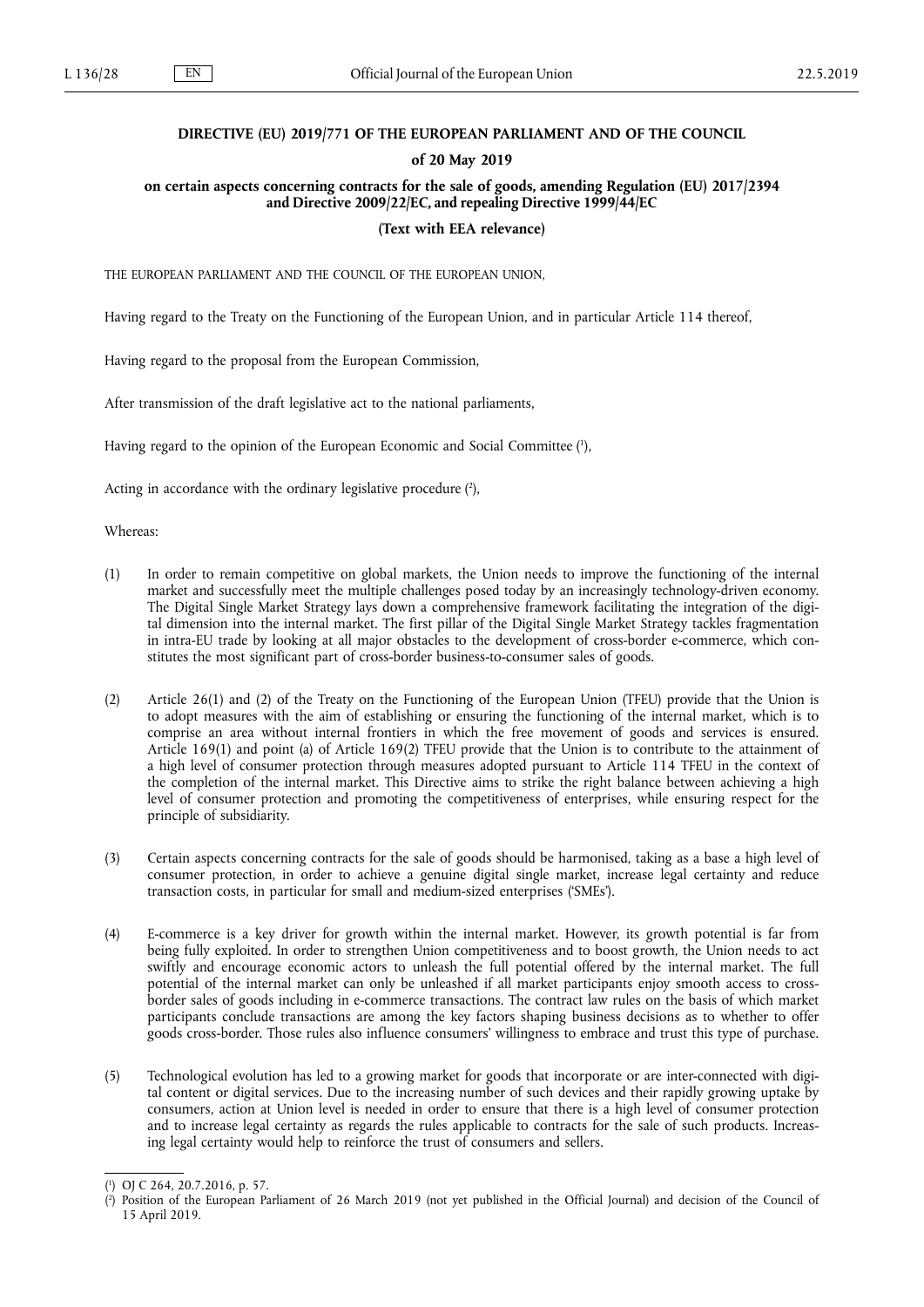- (6) Union rules applicable to the sales of goods are still fragmented, although rules on delivery conditions and, as regards distance or off-premises contracts, pre-contractual information requirements and the right of withdrawal have already been fully harmonised by Directive 2011/83/EU of the European Parliament and of the Council ( 3 ). Other key contractual elements, such as the conformity criteria, the remedies for a lack of conformity with the contract and the main modalities for their exercise, are currently subject to minimum harmonisation under Directive 1999/44/EC of the European Parliament and of the Council ( 4 ). Member States have been allowed to go beyond the Union standards and introduce or maintain rules that ensure that an even higher level of consumer protection is achieved. In doing so, they have acted on different elements and to different extents. Thus, national provisions transposing Directive 1999/44/EC significantly diverge today on essential elements, such as the absence or existence of a hierarchy of remedies.
- (7) Existing disparities can adversely affect businesses and consumers. Pursuant to Regulation (EC) No 593/2008 of the European Parliament and of the Council ( 5 ), businesses directing their activities to consumers in other Member States are required to take account of the mandatory consumer contract law rules of the consumer's country of habitual residence. As those rules differ among Member States, businesses can be faced with additional costs. Consequently, many businesses might prefer to continue trading domestically or only export to one or two Member States. That choice of minimising exposure to costs and risks associated with cross-border trade results in lost opportunities for commercial expansion and economies of scale. SMEs in particular, are affected.
- (8) While consumers enjoy a high level of protection when they purchase from abroad as a result of the application of Regulation (EC) No 593/2008, legal fragmentation also negatively affects consumers' levels of confidence in cross-border transactions. While several factors contribute to this mistrust, uncertainty about key contractual rights ranks prominently among consumers' concerns. This uncertainty exists independently of whether or not consumers are protected by the mandatory consumer contract law rules of their own Member State in the event that sellers direct their cross-border activities to them, or of whether or not consumers conclude cross-border contracts with sellers without the respective seller pursuing commercial activities in the consumer's Member State.
- (9) While online sales of goods constitute the vast majority of cross-border sales in the Union, differences in national contract laws equally affect retailers using distance sales channels and retailers selling face-to-face and prevent them from expanding across borders. This Directive should cover all sales channels, in order to create a level playing field for all businesses selling goods to consumers. By laying down uniform rules across sales channels, this Directive should avoid any divergence that would create disproportionate burdens for the growing number of omni-channel retailers in the Union. The need for retaining consistent rules on sales and guarantees for all sales channels was confirmed in the Commission's Fitness Check on consumer and marketing law published on 29 May 2017, which also covered Directive 1999/44/EC.
- (10) This Directive should cover rules applicable to the sales of goods, including goods with digital elements, only in relation to key contract elements needed to overcome contract-law related barriers in the internal market. For this purpose, rules on requirements for conformity, remedies available to consumers for a lack of conformity of the goods with the contract and on the main modalities for their exercise should be fully harmonised, and the level of consumer protection, as compared to Directive 1999/44/EC, should be increased. Fully harmonised rules on some essential elements of consumer contract law would make it easier for businesses, especially SMEs, to offer their products in other Member States. Consumers would benefit from a high level of consumer protection and welfare gains by fully harmonising key rules.

<sup>(</sup> 3 ) Directive 2011/83/EU of the European Parliament and of the Council of 25 October 2011 on consumer rights, amending Council Directive 93/13/EEC and Directive 1999/44/EC of the European Parliament and of the Council and repealing Council Directive 85/577/EEC and Directive 97/7/EC of the European Parliament and of the Council (OJ L 304, 22.11.2011, p. 64).

<sup>(</sup> 4 ) Directive 1999/44/EC of the European Parliament and of the Council of 25 May 1999 on certain aspects of the sale of consumer goods and associated guarantees (OJ L 171, 7.7.1999, p. 12).

<sup>(</sup> 5 ) Regulation (EC) No 593/2008 of the European Parliament and of the Council of 17 June 2008 on the law applicable to contractual obligations (Rome I) (OJ L 177, 4.7.2008, p. 6).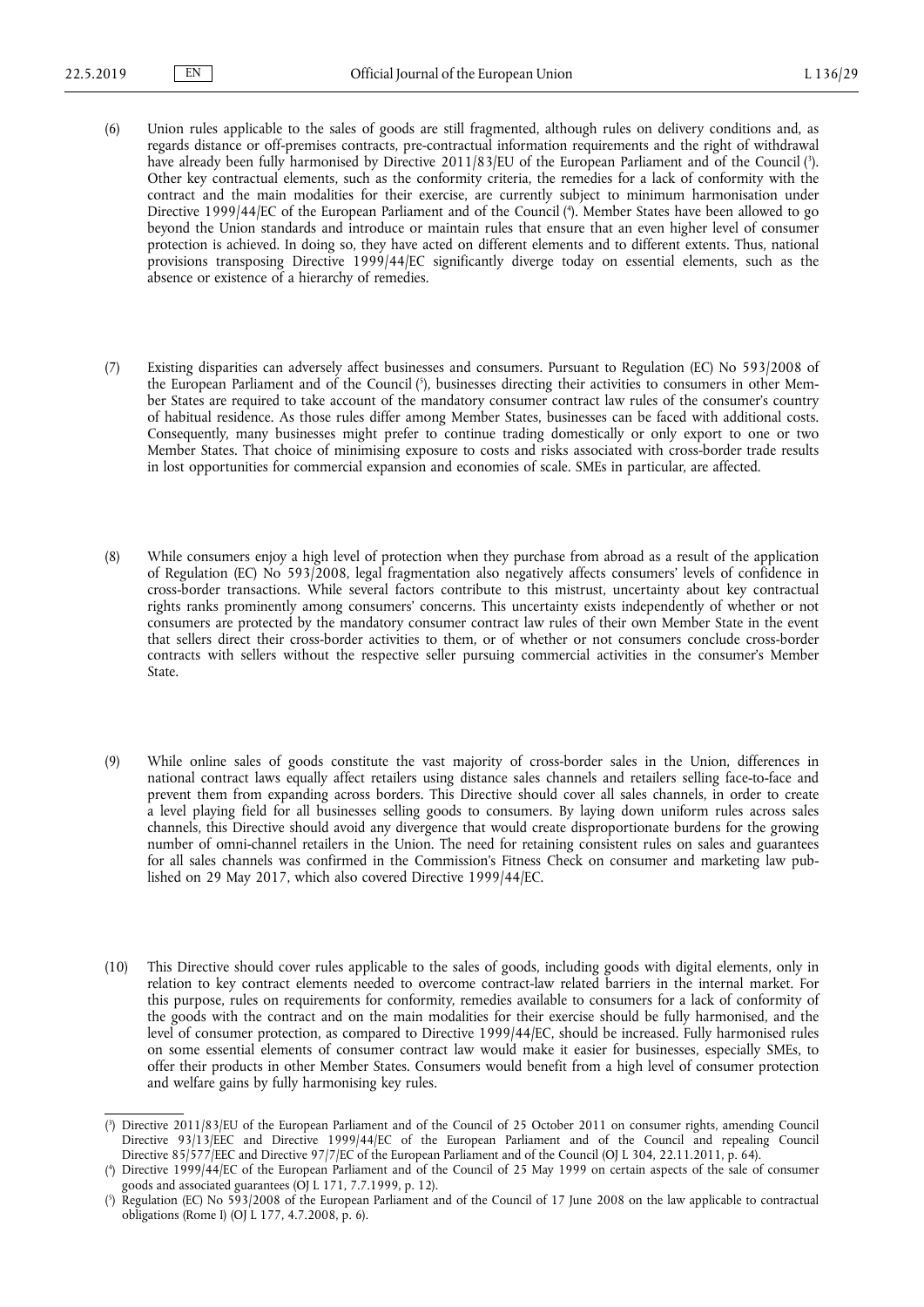- (11) This Directive complements Directive 2011/83/EU. While Directive 2011/83/EU mainly lays down provisions regarding pre-contractual information requirements, the right of withdrawal from distance and off-premises contracts and rules on delivery and passing of risk, this Directive introduces rules on conformity of the goods, remedies in the event of a lack of conformity and modalities for their exercise.
- (12) This Directive should only apply to tangible movable items that constitute goods within the meaning laid down in this Directive. Member States should therefore be free to regulate contracts for the sale of immovable property, such as residential buildings, and its main components intended to constitute a major part of such immovable property.
- (13) This Directive and Directive (EU) 2019/770 of the European Parliament and of the Council (<sup>6</sup>) should complement each other. While Directive (EU) 2019/770 lays down rules on certain requirements concerning contracts for the supply of digital content or digital services, this Directive lays down rules on certain requirements concerning contracts for the sale of goods. Accordingly, in order to meet the expectations of consumers and ensure a clear-cut and simple legal framework for traders of digital content or digital services, Directive (EU) 2019/770 applies to the supply of digital content or digital services, including digital content supplied on a tangible medium, such as DVDs, CDs, USB sticks and memory cards, as well as to the tangible medium itself, provided that the tangible medium serves exclusively as a carrier of the digital content. In contrast, this Directive should apply to contracts for the sale of goods, including goods with digital elements which require digital content or a digital service in order to perform their functions.
- (14) The term 'goods' as provided for under this Directive should be understood to include 'goods with digital elements', and therefore to also refer to any digital content or digital service that is incorporated in or inter-connected with such goods, in such a way that the absence of that digital content or digital service would prevent the goods from performing their functions. Digital content that is incorporated in or inter-connected with a good can be any data which are produced and supplied in digital form, such as operating systems, applications and any other software. Digital content can be pre-installed at the moment of the conclusion of the sales contract or, where that contract so provides, can be installed subsequently. Digital services inter-connected with a good can include services which allow the creation, processing or storage of data in digital form, or access thereto, such as software-as-a-service offered in the cloud computing environment, the continuous supply of traffic data in a navigation system, or the continuous supply of individually adapted training plans in the case of a smart watch.
- (15) This Directive should apply to contracts for the sale of goods, including goods with digital elements where the absence of the incorporated or inter-connected digital content or digital service would prevent the goods from performing their functions and where that digital content or service is provided with the goods under the sales contract concerning those goods. Whether the supply of the incorporated or inter-connected digital content or digital service forms part of the sales contract with the seller should depend on the content of this contract. This should include incorporated or inter-connected digital content or digital services the supply of which is explicitly required by the contract. It should also include sales contracts which can be understood as covering the supply of specific digital content or a specific digital service because they are normal for goods of the same type and the consumer could reasonably expect them given the nature of the goods and taking into account any public statement made by or on behalf of the seller or other persons in previous links of the chain of transactions, including the producer. If, for example, a smart TV were advertised as including a particular video application, that video application would be considered to be part of the sales contract. This should apply regardless of whether the digital content or digital service is pre-installed in the good itself or has to be downloaded subsequently on another device and is only inter-connected to the good. For example, a smart phone could come with a standardised pre-installed application provided under the sales contract, such as an alarm application or a camera application. Another possible example is that of a smart watch. In such a case, the watch itself would be considered to be the good with digital elements, which can perform its functions only with an application that is provided under the sales contract but has to be downloaded by the consumer onto a smart phone; the application would then be the inter-connected digital element. This should also apply if the incorporated or inter-connected digital content or digital service is not supplied by the seller itself but is supplied, under the sales contract, by a third party. In order to avoid uncertainty for both sellers and consumers, in the event of doubt as to whether the supply of the digital content or the digital service forms part of the sales contract, the rules of this Directive should apply. Furthermore, ascertaining a bilateral contractual relationship, between the seller and the consumer,

<sup>(</sup> 6 ) Directive (EU) 2019/770 of the European Parliament and of the Council of 20 May 2019 on certain aspects concerning contracts for the supply of digital content and digital services (see page 1 of this Official Journal).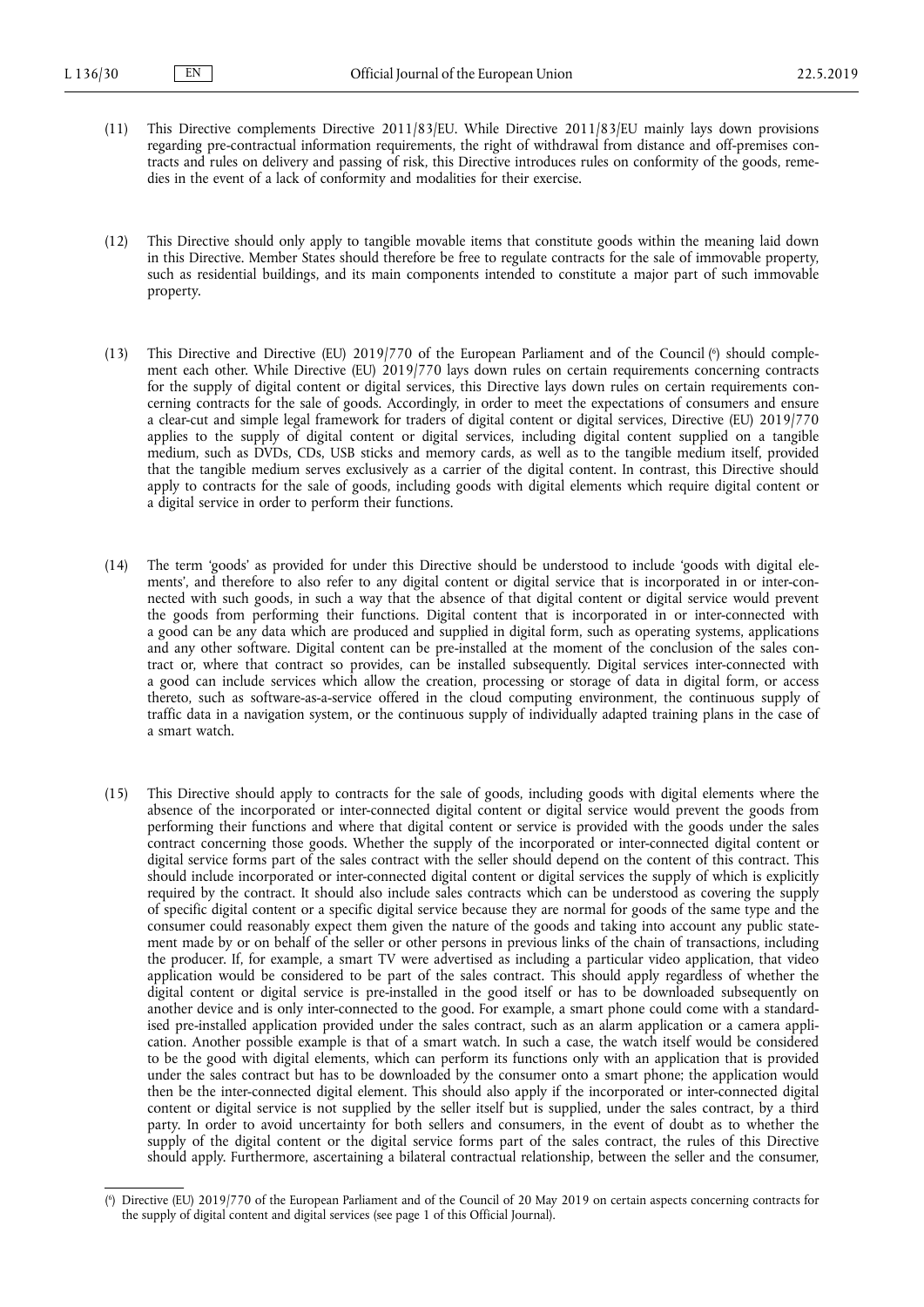of which the supply of the incorporated or inter-connected digital content or digital service forms part should not be affected by the mere fact that the consumer has to consent to a licensing agreement with a third party in order to benefit from the digital content or the digital service.

- (16) In contrast, if the absence of the incorporated or inter-connected digital content or digital service does not prevent the goods from performing their functions, or if the consumer concludes a contract for the supply of digital content or a digital service which does not form part of the contract concerning the sale of goods with digital elements, that contract should be considered to be separate from the contract for the sale of the goods, even if the seller acts as an intermediary of that second contract with the third-party supplier, and could fall within the scope of Directive (EU) 2019/770 if the conditions of that Directive are met. For instance, if the consumer downloads a game application from an app store onto a smart phone, the contract for the supply of the game application is separate from the contract for the sale of the smart phone itself. This Directive should therefore only apply to the sales contract concerning the smart phone, while the supply of the game application should fall under Directive (EU) 2019/770, if the conditions of that Directive are met. Another example would be where it is expressly agreed that the consumer buys a smart phone without a specific operating system and the consumer subsequently concludes a contract for the supply of an operating system from a third party. In such a case, the supply of the separately bought operating system would not form part of the sales contract and therefore would not fall within the scope of this Directive but could fall within the scope of Directive (EU) 2019/770, if the conditions of that Directive are met.
- (17) For the purpose of legal clarity this Directive should lay down a definition of a sales contract and also clearly define its scope. The scope of this Directive should also cover contracts for goods that are yet to be produced or manufactured, including under the consumer's specifications. Furthermore, an installation of the goods could fall within the scope of this Directive if the installation forms part of the sales contract and has to be carried out by the seller or under the seller's responsibility. Where a contract includes elements of both sales of goods and provision of services, it should be left to national law to determine whether the whole contract can be classified as a sales contract within the meaning of this Directive.
- (18) This Directive should not affect national law to the extent that the matters concerned are not regulated by this Directive, in particular with regard to the legality of the goods, damages and general contract law aspects such as the formation, validity, nullity or effects of contracts. The same should apply in relation to the consequences of the termination of the contract and to certain aspects regarding repair and replacement that are not regulated in this Directive. When regulating the rights of parties to withhold the performance of their obligations or part thereof until the other party performs its obligations, Member States should remain free to regulate the conditions and modalities regarding the withholding of payment of the price by the consumer. Member States should also remain free to regulate the consumer's entitlement to compensation for damage suffered as a consequence of an infringement by the seller of this Directive. This Directive should also not affect national rules that do not specifically concern consumer contracts and provide for specific remedies for certain types of defects that were not apparent at the time of conclusion of the sales contract, namely national provisions which may lay down specific rules for the seller's liability for hidden defects. This Directive should also not affect national laws providing for non-contractual remedies for the consumer, in the event of lack of conformity of goods, against persons in previous links of the chain of transactions, for example manufacturers, or other persons that fulfil the obligations of such persons.
- (19) This Directive should not affect the freedom of Member States to allow consumers to choose a specific remedy if the lack of conformity of the goods becomes apparent shortly after delivery, namely national provisions which provide for a right for the consumer to reject goods with a defect and to treat the contract as repudiated or ask for immediate replacement, within a specific short period of time after the delivery of the goods, which should not exceed 30 days.
- (20) Member States should remain free to regulate information obligations of the seller in connection with the conclusion of the contract or the duty of the seller to warn the consumer about, for instance, certain characteristics of the good, the suitability of materials provided by the consumer or possible disadvantages resulting from specific requests of the consumer, for example a request by the consumer to use a specific fabric for the tailoring of a ball gown.
- (21) Member States should also remain free to extend the application of the rules of this Directive to contracts that are excluded from the scope of this Directive, or to otherwise regulate such contracts. For instance, Member States should remain free to extend the protection afforded to consumers by this Directive also to natural or legal persons that are not consumers within the meaning of this Directive, such as non-governmental organisations, start-ups or SMEs.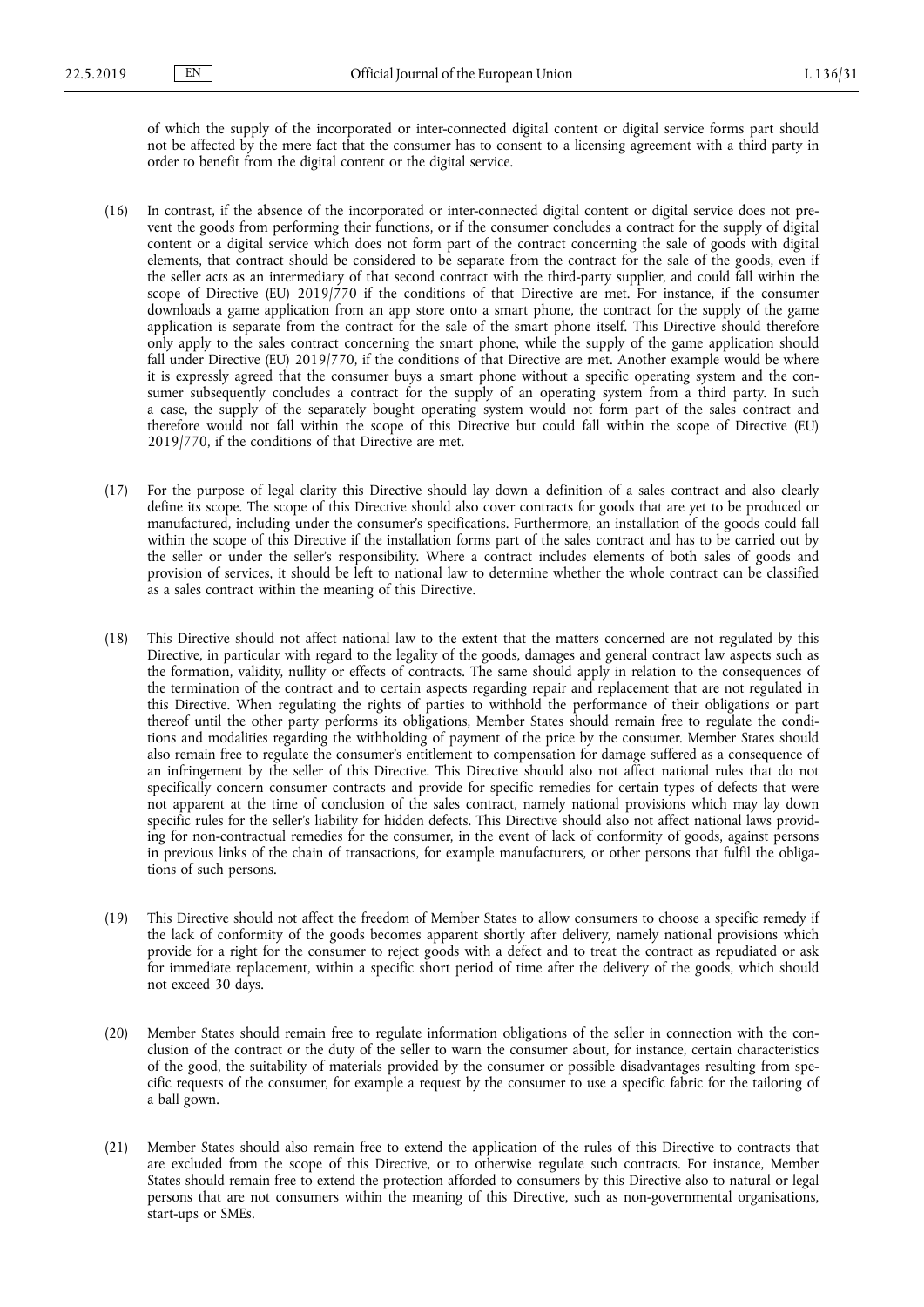- (22) The definition of a consumer should cover natural persons who are acting outside their trade, business, craft or profession. However, Member States should also remain free to determine in the case of dual purpose contracts, where the contract is concluded for purposes that are partly within and partly outside the person's trade, and where the trade purpose is so limited as not to be predominant in the overall context of the contract, whether, and under which conditions, that person should also be considered a consumer.
- (23) This Directive should apply to any contract whereby the seller transfers or undertakes to transfer the ownership of goods to the consumer. Platform providers could be considered to be sellers under this Directive if they act for purposes relating to their own business and as the direct contractual partner of the consumer for the sale of goods. Member States should remain free to extend the application of this Directive to platform providers that do not fulfil the requirements for being considered a seller under this Directive.
- (24) In order to balance the need for legal certainty with an appropriate flexibility of the legal rules, any reference in this Directive to what can be expected from or by a person should be understood as a reference to what can reasonably be expected. The standard of reasonableness should be objectively ascertained, having regard to the nature and purpose of the contract, the circumstances of the case and to the usages and practices of the parties involved.
- (25) In order to provide clarity as to what a consumer can expect from the goods and what the seller would be liable for in the event of failure to deliver what is expected, it is essential to fully harmonise rules for determining whether goods are in conformity. Any reference to conformity in this Directive should refer to conformity of the goods with the sales contract. In order to safeguard the legitimate interests of both parties to a sales contract, conformity should be assessed based on both subjective and objective requirements for conformity.
- (26) Therefore, the goods should comply with the requirements agreed between the seller and the consumer in the sales contract. Such requirements could cover, inter alia, the quantity, quality, type and description of the goods, their fitness for a specific purpose, as well as the delivery of the goods with the agreed accessories and any instructions. The requirements in the sales contract should include those resulting from pre-contractual information which, in accordance with Directive 2011/83/EU, forms an integral part of the sales contract.
- (27) The notion of functionality should be understood to refer to the ways in which the goods can perform their functions having regard to their purpose. The notion of interoperability relates to whether and to what extent the goods are able to function with hardware or software that is different from those with which goods of the same type are normally used. Successful functioning could include, for instance, the ability of the goods to exchange information with such other software or hardware and to use the information exchanged.
- (28) Given that the digital content or digital services incorporated in or inter-connected with goods are constantly developing, sellers may agree with consumers to provide updates for such goods. Updates, as agreed in the sales contract, can improve and enhance the digital content or digital service element of goods, extend their functionalities, adapt them to technical developments, protect them against new security threats or serve other purposes. The conformity of goods with digital content or digital services which are incorporated in or inter-connected with the goods should, therefore, also be assessed in relation to whether the digital content or digital service element of such goods is updated in accordance with the sales contract. Failure to supply updates that had been agreed in the sales contract should be considered as a lack of conformity of the goods. Moreover, defective or incomplete updates should also be considered as a lack of conformity of the goods, given that that would mean that such updates are not performed in the manner stipulated in the sales contract.
- (29) In order to be in conformity, the goods should not only comply with the subjective requirements for conformity but should in addition comply with the objective requirements for conformity set out in this Directive. Conformity should be assessed, inter alia, by considering the purpose for which goods of the same type would normally be used, whether they are supplied with the accessories and instructions that the consumer can reasonably expect to receive or whether they correspond to the sample or model that the seller made available to the consumer. The goods should also possess the qualities and features which are normal for goods of the same type and which the consumer can reasonably expect, given the nature of the goods and taking into account any public statement made by or on behalf of the seller or other persons in previous links of the chain of transactions.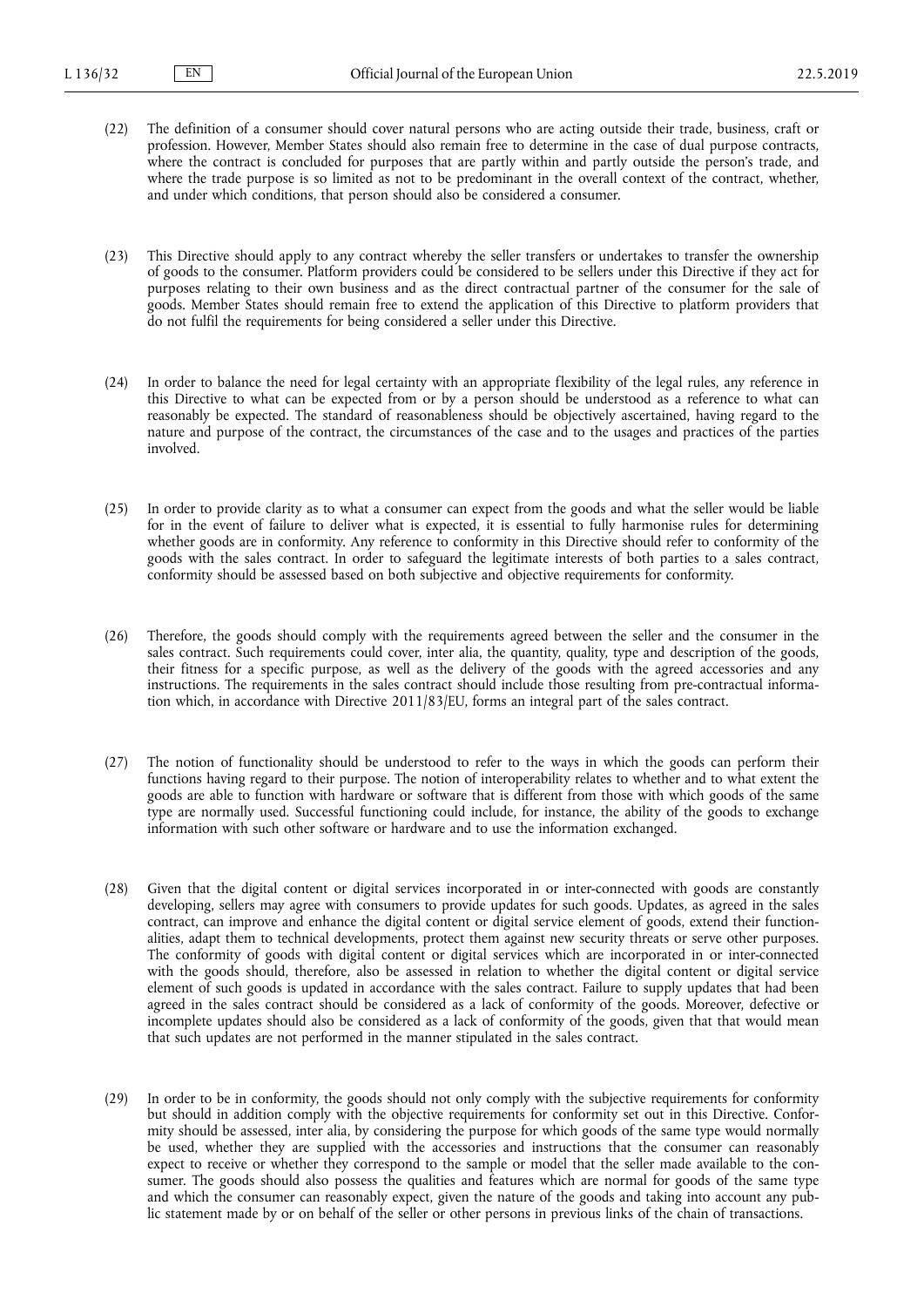- (30) In addition to contractually agreed updates, the seller should also provide updates, including security updates, in order to ensure that goods with digital elements remain in conformity. The seller's obligation should be limited to updates which are necessary for such goods to maintain their conformity with the objective and subjective requirements for conformity laid down in this Directive. Unless the parties have contractually agreed otherwise, the seller should not be obliged to provide upgraded versions of the digital content or digital service of the goods or to improve or extend the functionalities of goods beyond the conformity requirements. If an update provided by the seller, or by a third party supplying the digital content or digital service under the sales contract, causes a lack of conformity of the good with digital elements, the seller should be liable for bringing the good into conformity again. The consumer should remain free to choose whether to install the updates provided. Where the consumer decides not to install the updates which are necessary for the goods with digital elements to maintain their conformity, the consumer should however not expect such goods to remain in conformity. The seller should inform the consumer that the consumer's decision not to install updates which are necessary for keeping the goods with digital elements in conformity, including security updates, will affect the seller's liability for conformity of those features of the goods with digital elements which the relevant updates are supposed to maintain in conformity. This Directive should not affect obligations to provide security updates laid down in other Union law or in national law.
- (31) In principle, in the case of goods with digital elements whereby the digital content or digital service incorporated in or inter-connected with the goods is supplied through a single act of supply, the seller should only be liable for a lack of conformity that exists at the time of delivery. However, the obligation to provide updates should reflect the fact that the digital environment of any such good constantly changes. Therefore, updates are a necessary tool in order to ensure that the goods are able to function in the same way that they did at the time of delivery. Furthermore, in contrast to traditional goods, goods with digital elements are not completely separate from the seller's sphere because the seller, or a third person supplying the digital content or digital service under the sales contract, is able to update the goods from a distance, usually over the internet. Therefore, if the digital content or digital service is supplied by a single act of supply, the seller should be liable to provide the updates necessary to keep the goods with digital elements in conformity for a period of time that the consumer can reasonably expect, even if the goods were in conformity at the time of delivery. The period of time during which the consumer can reasonably expect to receive updates should be assessed based on the type and purpose of the goods and the digital elements, and taking into account the circumstances and nature of the sales contract. A consumer would normally expect to receive updates for at least as long as the period during which the seller is liable for a lack of conformity, while in some cases the consumer's reasonable expectation could extend beyond that period, as might be the case particularly with regard to security updates. In other cases, for instance as regards goods with digital elements the purpose of which is limited in time, the seller's obligation to provide updates would normally be limited to that time.
- (32) Ensuring longer durability of goods is important for achieving more sustainable consumption patterns and a circular economy. Similarly, keeping non-compliant products out of the Union market by strengthening market surveillance and providing the right incentives to economic operators is essential in order to increase trust in the functioning of the internal market. For those purposes, product-specific Union legislation is the most appropriate means of introducing durability and other product-related requirements in relation to specific types or groups of products, using for this purpose adapted criteria. This Directive should therefore be complementary to the objectives pursued in such Union product-specific legislation, and should include durability as an objective criterion for the assessment of conformity of goods. Durability in this Directive should refer to the ability of the goods to maintain their required functions and performance through normal use. In order for goods to be in conformity, they should possess the durability which is normal for goods of the same type and which the consumer can reasonably expect given the nature of the specific goods, including the possible need for reasonable maintenance of the goods, such as the regular inspection or changing of filters in a car, and any public statement made by or on behalf of any person constituting a link in the chain of transactions. The assessment should also take into account all other relevant circumstances, such as the price of the goods and the intensity or frequency of the use that the consumer makes of the goods. In addition, insofar as specific durability information is indicated in any pre-contractual statement which forms part of the sales contract, the consumer should be able to rely on them as a part of the subjective requirements for conformity.
- (33) Under this Directive, the seller should be obliged to deliver to the consumer goods which are in conformity at the time of delivery. It is possible that sellers would make use of spare parts in order to fulfil their obligation to repair goods in the event of a lack of conformity that existed at the time of delivery. While this Directive should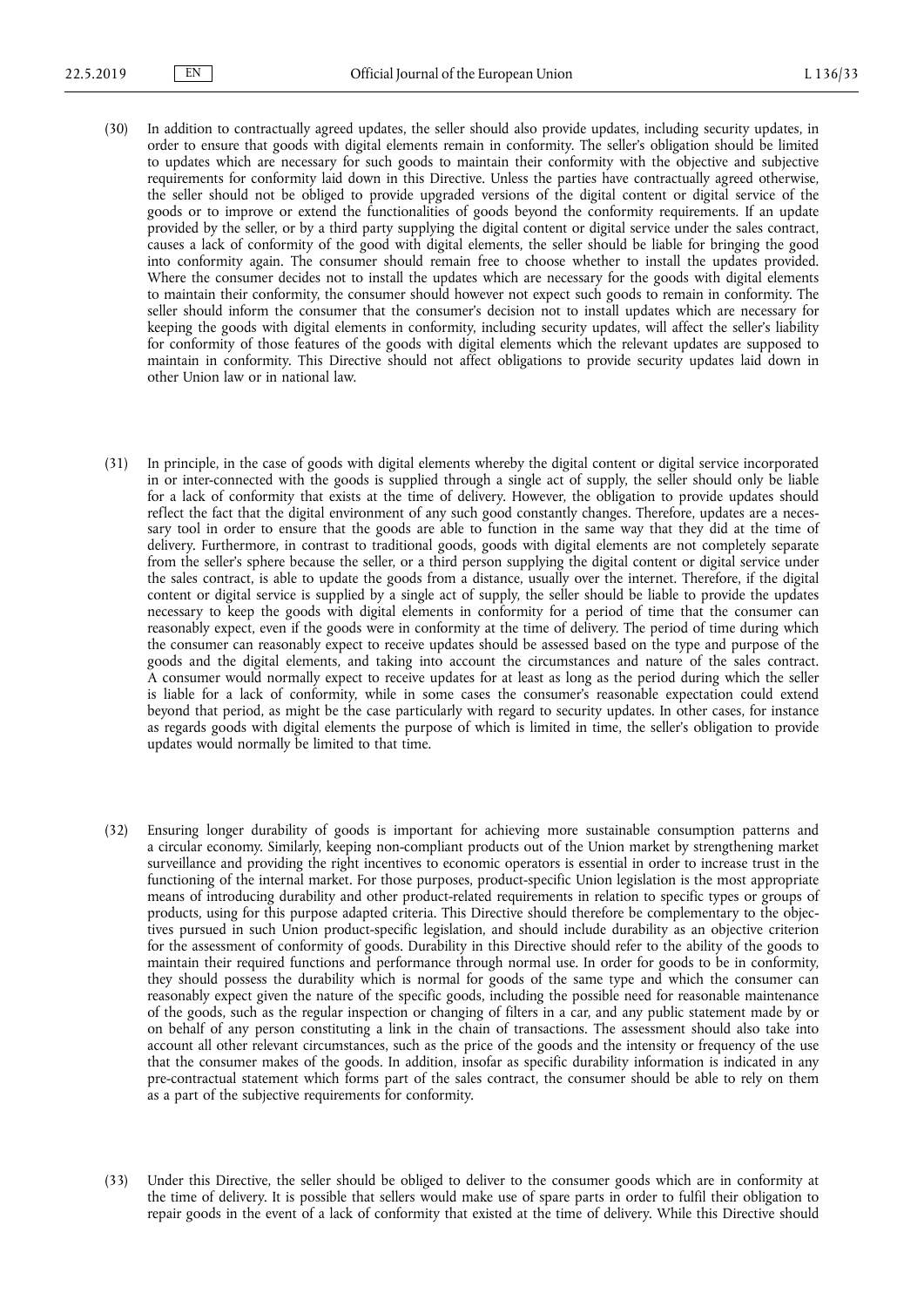not impose an obligation on sellers to ensure the availability of spare parts throughout a period of time as an objective requirement for conformity, it should not affect other provisions of national law obliging the seller, the producer or other person constituting a link in the chain of transactions, to ensure that spare parts are available or to inform consumers about such availability.

- (34) A large number of goods have to be installed before they can be used effectively by the consumer. In addition, in the case of goods with digital elements, the installation of the digital content or digital service is usually necessary for the consumer to be able to use such goods in line with their intended purpose. Therefore, any lack of conformity resulting from an incorrect installation of the goods, including from the incorrect installation of the digital content or digital service incorporated in or inter-connected with the goods, should be regarded as a lack of conformity, where the installation was performed by the seller or under the seller's control. Where the goods were intended to be installed by the consumer, a lack of conformity resulting from incorrect installation should be regarded as a lack of conformity of the goods, irrespective of whether the installation was performed by the consumer or by a third party under the consumer's responsibility, if the incorrect installation was due to shortcomings in the installation instructions, such as incompleteness or a lack of clarity making the installation instructions difficult to use for the average consumer.
- (35) Conformity should cover material defects as well as legal defects. Restrictions resulting from a violation of thirdparty rights, in particular intellectual property rights, could prevent or limit the use of the goods in accordance with the contract. Member States should ensure that in such cases the consumer is entitled to remedies for the lack of conformity as set out in this Directive, unless national law provides for the nullity of the contract or for its rescission in such cases.
- (36) In order to ensure that there is sufficient flexibility in the rules, for instance in relation to the sale of secondhand goods, it should be possible for the parties to deviate from the objective requirements for conformity provided for in this Directive. Such a deviation should only be possible if the consumer was specifically informed about it and if the consumer accepts it separately from other statements or agreements, and by way of active and unequivocal conduct.
- (37) Enhancing legal certainty for both consumers and sellers requires a clear indication of the time when the conformity of the goods should be assessed. The relevant time for assessing the conformity of the goods should be the time when the goods are delivered. This should also apply to goods which incorporate or are inter-connected with digital content or a digital service supplied through a single act of supply. However, where the digital content or digital service incorporated in or inter-connected with the goods is to be supplied continuously over a period of time, the relevant time for the purpose of establishing conformity of that digital content or digital service element should not be one specific moment in time but rather a period of time, starting from the time of delivery. For reasons of legal certainty, that period of time should be equal to the period during which the seller is liable for a lack of conformity.
- (38) This Directive should not regulate the meaning of 'delivery', which should be left to national law, in particular, as regards the question of what the seller has to do in order to fulfil the seller's obligation to deliver the goods. Furthermore, references to the time of delivery in this Directive should be without prejudice to the rules on the passing of risk provided for in Directive 2011/83/EU and accordingly implemented in the law of the Member States.
- (39) Goods with digital elements should be deemed to have been delivered to the consumer when both the physical component of the goods has been delivered and the single act of supply of the digital content or digital service has been performed or the continuous supply of the digital content or digital service over a period of time has begun. This means that the seller should also make the digital content or digital service available or accessible to the consumer in such a way that the digital content or digital service, or any means suitable for downloading or accessing it, has reached the sphere of the consumer and no further action is required by the seller in order to enable the consumer to use the digital content or digital service in accordance with the contract, for example by providing a link or a download option. Therefore, the relevant moment for establishing conformity should be the time when the digital content or digital service is supplied, if the physical component was delivered earlier.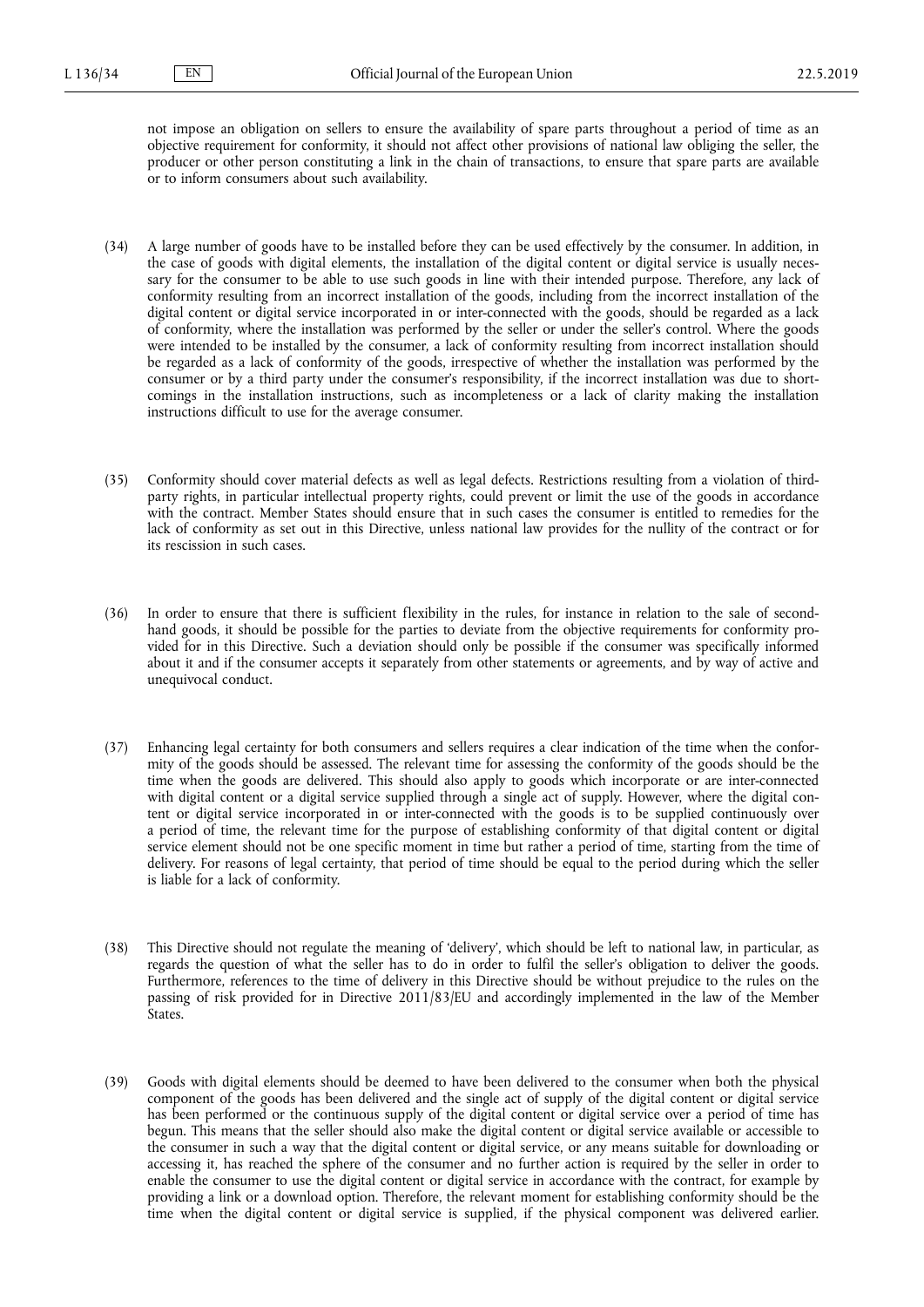As a result, it can be ensured that there is a uniform starting point for the liability period for the physical component, on the one hand, and for the digital element on the other hand. Moreover, in many cases the consumer is unable to notice a defect in the physical component before the digital content or digital service is supplied.

- (40) Where goods require installation by the seller, the consumer in certain cases is unable to use the goods or notice a defect before the installation has been completed. Accordingly, where, under the sales contract, the goods are to be installed by the seller or under the seller's responsibility, the goods should be considered to be delivered to the consumer when the installation is complete.
- (41) In order to ensure that there is legal certainty for sellers and overall consumer confidence in cross-border purchases, it is necessary to provide for a period during which the consumer is entitled to remedies for any lack of conformity that exists at the relevant time for establishing conformity. Given that when implementing Directive 1999/44/EC, a large majority of Member States have provided for a period of two years, and in practice that period is considered reasonable by market participants, that period should be maintained. The same period should apply in the case of goods with digital elements. However, where the contract provides for continuous supply for more than two years, the consumer should be entitled to remedies for any lack of conformity of the digital content or the digital service that occurs or becomes apparent within the period during which the digital content or digital service is to be supplied under the contract. In order to ensure that there is flexibility for Member States to increase the level of consumer protection in their national law, Member States should be free to provide for longer time limits for the liability of the seller than those laid down in this Directive.
- (42) For reasons of coherence with the existing national legal systems, Member States should be free to provide either that sellers are liable for a lack of conformity that becomes apparent within a specific period of time, possibly coupled with a limitation period, or that consumers' remedies are only subject to a limitation period. In the former case, Member States should ensure that the period for the seller's liability is not circumvented by the limitation period for the consumer's remedies. While this Directive should, therefore, not harmonise the starting point of national limitation periods, it should ensure that such limitation periods do not curtail the consumers' right to exercise their remedies for any lack of conformity which becomes apparent in the period during which the seller is liable for a lack of conformity. In the latter case, Member States should be able to maintain or introduce only a limitation period for the consumer's remedies, without introducing a specific period within which the lack of conformity has to become apparent in order for the seller to be liable. In order to ensure that consumers are equally protected also in such cases, Member States should ensure that where only a limitation period applies, it should still allow consumers to exercise the remedies for any lack of conformity that becomes apparent at least during the period of time provided for in this Directive as a liability period.
- (43) As regards certain aspects, different treatment of second-hand goods could be justifiable. Although a liability or limitation period of two years or more usually reconciles the interests of both the seller and the consumer, this might not be the case with regard to second-hand goods. Member States should, therefore, be allowed to enable the parties to agree on a shortened liability or limitation period for such goods. Leaving this question to a contractual agreement between the parties increases contractual freedom and ensures that the consumer has to be informed both about the nature of the good as a second-hand good, and the shortened liability or limitation period. However, such a contractually agreed period should not be shorter than one year.
- (44) This Directive should not regulate the conditions under which the liability period, as provided for in this Directive, or a limitation period can be suspended or interrupted. Member States should, therefore, be able to provide for the suspension or interruption of the liability period or limitation period, for example in the event of repair, replacement or negotiations between the seller and the consumer with a view to an amicable settlement.
- (45) For a period of one year, or for a period of two years if Member States choose to apply a two-year period, the consumer should only need to prove that the good is not in conformity, without also needing to prove that the lack of conformity actually existed at the relevant time for establishing conformity. In order to rebut the consumer's claim, the seller would need to prove that the lack of conformity did not exist at that time. In addition, in some cases the presumption that the lack of conformity existed at the relevant time for establishing conformity could be incompatible with the nature of the goods or the nature of the lack of conformity. The former could be the case with goods that by nature deteriorate, such as perishable products, for example flowers,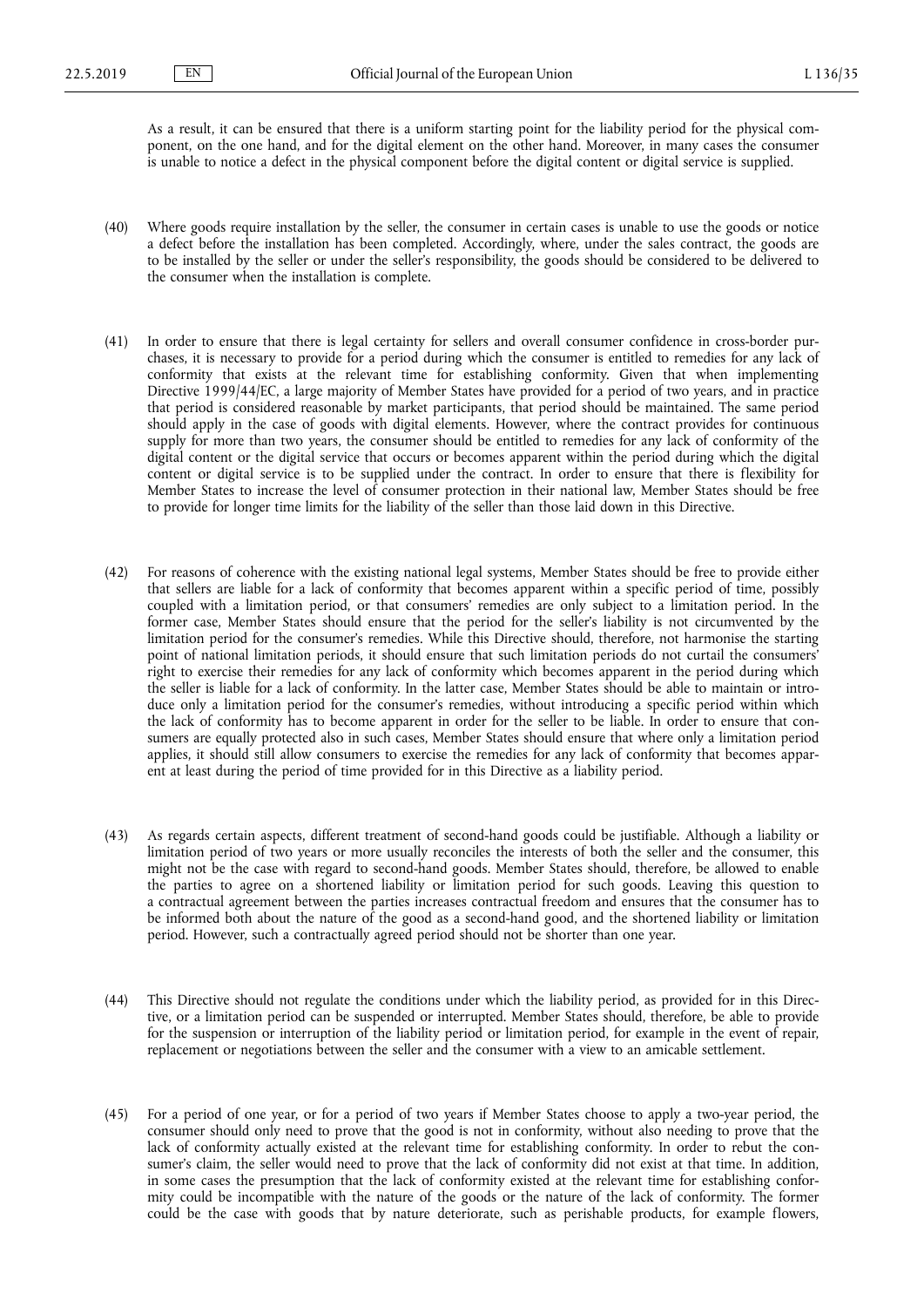or goods which are only intended for a single use. An example of the latter would be a lack of conformity, which can only be a result of an action by the consumer or of an evident external cause which occurred after the goods were delivered to the consumer. In the case of goods with digital elements where the contract provides for continuous supply of the digital content or digital service, the consumer should not have to prove that the digital content or digital service was not in conformity during the respective period of time for establishing conformity. In order to rebut the consumer's claim, the seller would need to prove that the digital content or digital service was in conformity during that period.

- (46) Member States should be allowed to maintain or introduce provisions stipulating that, in order to benefit from the consumer's rights, the consumer has to inform the seller of a lack of conformity within a period not shorter than two months from the date on which the consumer detected such lack of conformity. Member States should be allowed to ensure that consumers have a higher level of protection, by not introducing such an obligation.
- (47) In order to increase legal certainty and to eliminate one of the major obstacles inhibiting the internal market, this Directive should fully harmonise the remedies available to consumers for lack of conformity of goods, and the conditions under which such remedies can be exercised. In particular, in the event of lack of conformity, consumers should be entitled to have the goods brought into conformity or to receive a proportionate reduction in the price or to terminate the contract.
- (48) As regards bringing goods into conformity, consumers should enjoy a choice between repair or replacement. Enabling consumers to require repair should encourage sustainable consumption and could contribute to greater durability of products. The consumer's choice between repair and replacement should only be limited where the option chosen would be legally or factually impossible or would impose costs on the seller that would be disproportionate, compared to the other option available. For instance, it might be disproportionate to request the replacement of goods because of a minor scratch, where such replacement would create significant costs and the scratch could easily be repaired.
- (49) The seller should be allowed to refuse to bring the goods into conformity if both repair and replacement are impossible, or they would impose disproportionate costs on the seller. The same should apply if either repair or replacement is impossible and the alternative remedy would impose disproportionate costs on the seller. For instance, if goods are located in a place that is different from where they were originally delivered, the costs of postage and carriage could become disproportionate for the seller.
- (50) When a lack of conformity becomes apparent, the consumer should inform the seller about it in order to give the seller the opportunity to bring the good into conformity. The seller should do that within a reasonable period of time. Accordingly, the consumer should not, in principle, be immediately entitled to a price reduction or termination of the contract but should give the seller reasonable time to repair or replace the non-conforming good. If the seller has not repaired or replaced the good within that time, the consumer should be entitled to claim and obtain a price reduction or termination of the contract without waiting any longer.
- (51) If repair or replacement have not provided the consumer with a proper remedy for the lack of conformity, the consumer should be entitled to a price reduction or to terminate the contract. That should be the case, in particular, where the seller has not completed repair or replacement, or where it is clear from the circumstances that the seller will not complete repair or replacement, or the seller has refused to bring the goods into conformity because repair and replacement are impossible or would impose disproportionate costs on the seller.
- (52) In certain situations, it could be justified that the consumer should be entitled to have the price reduced or the contract terminated immediately. Where the seller has taken action to bring the goods into conformity but a lack of conformity becomes apparent subsequently, it should be objectively determined whether the consumer should accept further attempts by the seller to bring the goods into conformity, taking into account all the circumstances of the case, such as the type and the value of the goods, and the nature and the significance of the lack of conformity. In particular, for expensive or complex goods it could be justified to allow the seller another attempt to remedy the lack of conformity. It should also be taken into account whether the consumer can be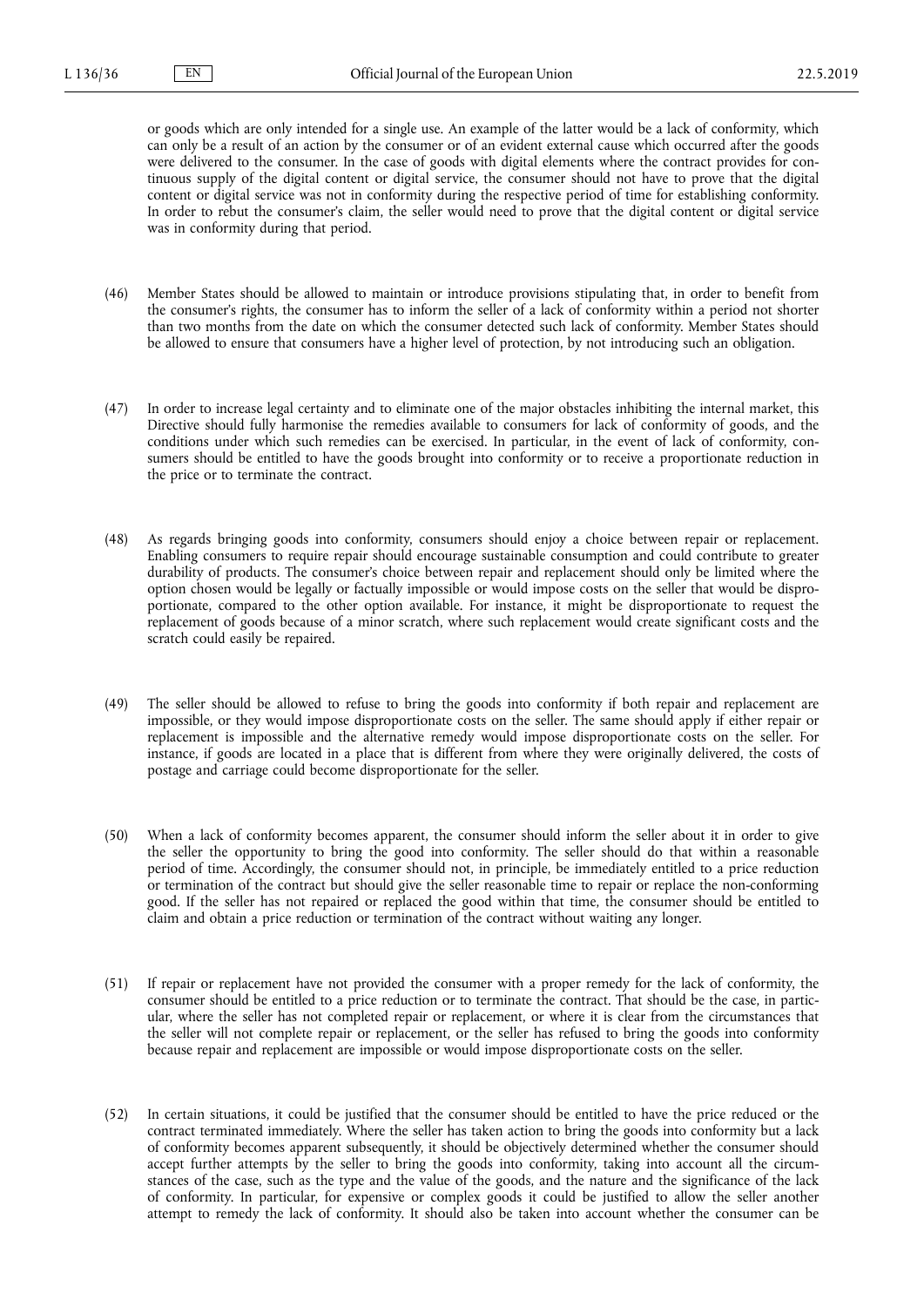expected to maintain confidence in the ability of the seller to bring the goods into conformity or not, for instance, due to the same problem appearing twice. Similarly, in certain situations, the lack of conformity could be of such a serious nature that the consumer cannot maintain confidence in the ability of the seller to bring the goods into conformity, such as where the lack of conformity severely affects the ability of the consumer to make normal use of the goods and the consumer cannot be expected to trust that repair or replacement by the seller would remedy the problem.

- (53) In order to maintain a balance between the rights and obligations of the contracting parties, the consumer should enjoy the right to terminate the contract only in cases where the lack of conformity is not minor.
- (54) Member States should be able to regulate the conditions under which the performance of the debtor can be fulfilled by another person, for example the conditions under which the seller's obligation to repair a good can be performed by the consumer or a third party at the seller's expense.
- (55) In order to protect consumers against the risk of extended delays, any repair or replacement should be successfully completed within a reasonable period of time. What is considered to be a reasonable time for completing a repair or replacement should correspond to the shortest possible time necessary for completing the repair or replacement. That time should be objectively determined by considering the nature and complexity of the goods, the nature and severity of the lack of conformity, and the effort needed to complete repair or replacement. When implementing this Directive, Member States should be able to interpret the notion of reasonable time for completing repair or replacement, by providing for fixed periods that could generally be considered reasonable for repair or replacement, in particular with regard to specific categories of products.
- (56) This Directive should not lay down provisions on where the obligations of a debtor have to be performed. This Directive should, therefore, neither specify the place of delivery, nor prescribe where the repair or replacement should take place; such questions should be left to national law.
- (57) Where the seller brings the good into conformity by replacement, the consumer should not be obliged to pay for the normal use of the goods before they were replaced. The use of the goods should be considered normal if it is in accordance with the nature and purpose of the goods.
- (58) In order to make the right to terminate effective for consumers, in situations where the consumer acquires multiple goods and the lack of conformity only affects some of the goods delivered under the contract, the consumer should have the right to terminate the contract also in relation to the other goods acquired together with the non-conforming goods, even if those other goods are in conformity, if the consumer cannot reasonably be expected to accept to keep only the conforming goods.
- (59) Where the consumer terminates the contract due to the lack of conformity, this Directive should prescribe rules only on the main effects of and modalities for the right of termination, in particular the obligation for the parties to return what they have received. Thus, the seller should be obliged to refund the price received from the consumer and the consumer should return the goods.
- (60) This Directive should not affect the freedom of Member States to regulate the consequences of termination other than those provided for in this Directive, such as the consequences of the decrease of the value of the goods or of their destruction or loss. Member States should also be allowed to regulate the modalities for reimbursement of the price to the consumer, for example the modalities concerning the means to be used for such reimbursement or concerning possible costs and fees incurred as a result of the reimbursement. Member States should, for instance, also have the freedom to provide for certain time limits for the reimbursement of the price or for the return of the goods.
- (61) The principle of the seller's liability for damages is an essential element of sales contracts. Consumers should, therefore, be entitled to claim compensation for any detriment caused by an infringement by the seller of this Directive, including for damage suffered as a consequence of a lack of conformity. Such compensation should put the consumer as much as possible into the position in which the consumer would have been had the goods been in conformity. As the existence of such a right to damages is already ensured in all Member States, this Directive should be without prejudice to national rules on the compensation of consumers for harm resulting from infringement of those rules. Member States should also remain free to regulate consumers' entitlement to compensation for situations in which the repair or replacement caused significant inconvenience or was delayed.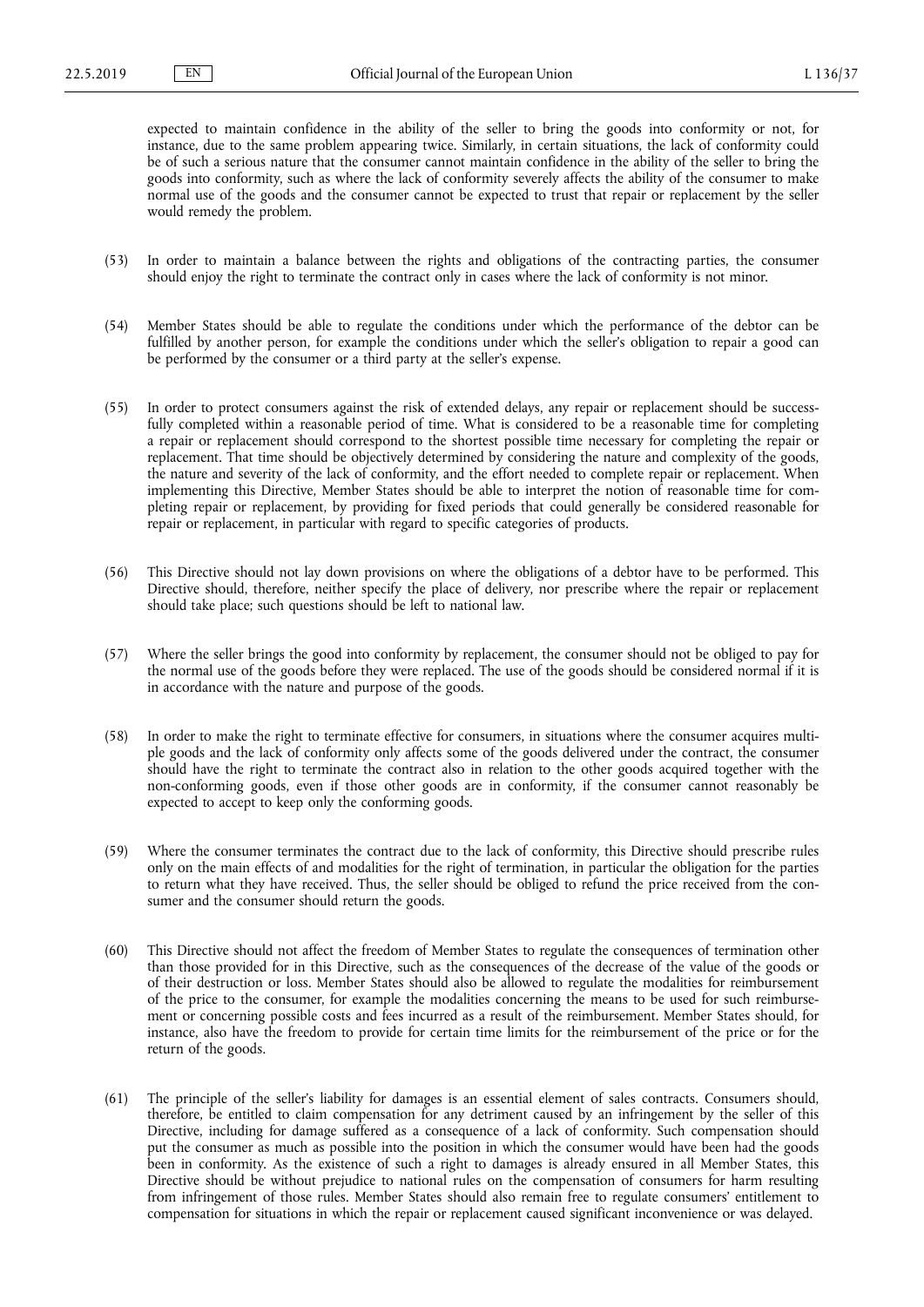- (62) In order to ensure that there is transparency, certain requirements as regards commercial guarantees should be provided, alongside the pre-contractual information requirements on the existence and conditions of commercial guarantees set out in Directive 2011/83/EU. Moreover, in order to improve legal certainty and to avoid consumers being misled, this Directive should provide that, where commercial guarantee conditions contained in associated advertisements are more favourable to the consumer than those included in the guarantee statement, the more advantageous conditions should prevail. Finally, this Directive should provide rules on the content of the guarantee statement and on the way it should be made available to consumers. For instance, the guarantee statement should include the terms of the commercial guarantee and state that the legal guarantee of conformity is unaffected by the commercial guarantee, making it clear that the commercial guarantee terms constitute an undertaking that is additional to the legal guarantee of conformity. Member States should be free to lay down rules on other aspects of commercial guarantees not covered by this Directive, for example on associating debtors other than the guarantor with the commercial guarantee, provided that those rules do not deprive consumers of the protection afforded to them by the fully harmonised provisions of this Directive on commercial guarantees. While Member States should remain free to require that commercial guarantees be provided free of charge, they should ensure that any undertaking by the seller or the producer which falls under the definition of commercial guarantees as set out in this Directive complies with the harmonised rules of this Directive.
- (63) Considering that the seller is liable towards the consumer for any lack of conformity of the goods resulting from an act or omission of the seller or a third party, the seller should be able to pursue remedies against the person responsible in previous links of the chain of transactions. Such remedies should include those for a lack of conformity which results from the omission of an update, including a security update, which would have been necessary to keep the good with digital elements in conformity. However, this Directive should not affect the principle of freedom of contract between the seller and other parties in the chain of transactions. The details for exercising that right, in particular against whom and how such remedies are to be pursued and whether the remedies are of a mandatory nature, should be provided by the Member States. The question as to whether the consumer can also raise a claim directly against a person in previous links of the chain of transactions should not be regulated by this Directive, except in cases where a producer offers the consumer a commercial guarantee for the goods.
- (64) Persons or organisations regarded under national law as having a legitimate interest in protecting consumer contractual rights should be afforded the right to initiate proceedings, either before a court or before an administrative authority which is competent to decide upon complaints or to initiate appropriate legal proceedings.
- (65) Nothing in this Directive should prejudice the application of rules of private international law, in particular Regulation (EC) No 593/2008 and Regulation (EU) No 1215/2012 of the European Parliament and of the Council (7).
- (66) Directive 1999/44/EC should be repealed. The date of repeal should be aligned with the transposition date of this Directive. In order to ensure that the laws, regulations and administrative provisions necessary for Member States to comply with this Directive are applied in a uniform manner to contracts concluded from the transposition date onwards, this Directive should not apply to contracts concluded before its transposition date.
- (67) The Annex to Regulation (EU) 2017/2394 of the European Parliament and of the Council ( 8 ) should be amended to include a reference to this Directive so as to facilitate cross-border cooperation on enforcement of this Directive.
- (68) Annex I to Directive 2009/22/EC of the European Parliament and of the Council ( $\degree$ ) should be amended to include a reference to this Directive so as to ensure that the collective interests of consumers laid down in this Directive are protected.
- (69) In accordance with the Joint Political Declaration of 28 September 2011 of Member States and the Commission on explanatory documents ( <sup>10</sup>), Member States have undertaken to accompany, in justified cases, the notification of their transposition measures with one or more documents explaining the relationship between the components of a directive and the corresponding parts of national transposition instruments. With regard to this Directive, the legislator considers the transmission of such documents to be justified.

<sup>(</sup> 7 ) Regulation (EU) No 1215/2012 of the European Parliament and of the Council of 12 December 2012 on jurisdiction and the recognition and enforcement of judgments in civil and commercial matters (OJ L 351, 20.12.2012, p. 1).

<sup>(</sup> 8 ) Regulation (EU) 2017/2394 of the European Parliament and of the Council of 12 December 2017 on cooperation between national authorities responsible for the enforcement of consumer protection laws and repealing Regulation (EC) No 2006/2004 (OJ L 345, 27.12.2017, p. 1).

<sup>(</sup> 9 ) Directive 2009/22/EC of the European Parliament and of the Council of 23 April 2009 on injunctions for the protection of consumers' interests (OJ L 110, 1.5.2009, p. 30).

<sup>(</sup> <sup>10</sup>) OJ C 369, 17.12.2011, p. 14.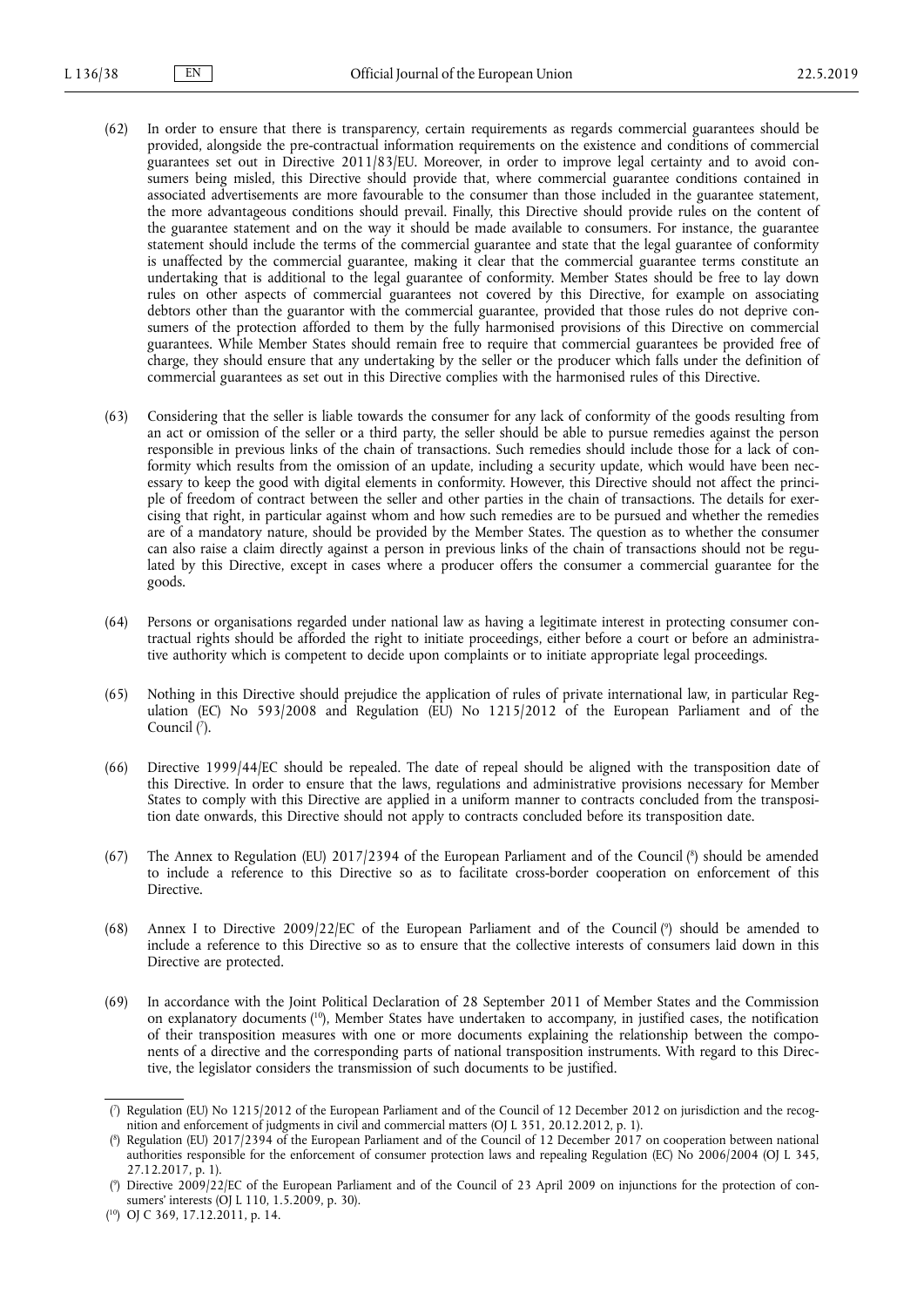- (70) Since the objective of this Directive, namely to contribute to the functioning of the internal market by tackling in a consistent manner contract law-related obstacles for the cross-border sales of goods in the Union, cannot be sufficiently achieved by the Member States, due to the fact that each Member State individually is not in a position to tackle the existing fragmented legal framework by ensuring the coherence of its law with the laws of other Member States, but can rather, by removing the principal contract law-related obstacles through full harmonisation, be better achieved at Union level, the Union may adopt measures, in accordance with the principle of subsidiarity as set out in Article 5 of the Treaty on European Union. In accordance with the principle of proportionality, as set out in that Article, this Directive does not go beyond what is necessary in order to achieve this objective.
- (71) It is appropriate for the Commission to review the application of this Directive five years after its entry into force, including in particular the provisions regarding remedies, the burden of proof – also with respect to second-hand goods as well as goods sold at public auctions – and the producer's commercial guarantee of durability. The Commission should also assess whether the application of this Directive and of Directive (EU) 2019/770 ensures a consistent and coherent legal framework with regard to the supply of digital content or digital services and goods with digital elements.
- (72) This Directive respects the fundamental rights and freedoms and observes the principles recognised in particular by the Charter of Fundamental Rights of the European Union, including those enshrined in Articles 16, 38 and 47 thereof,

HAVE ADOPTED THIS DIRECTIVE:

# *Article 1*

#### **Subject matter and purpose**

The purpose of this Directive is to contribute to the proper functioning of the internal market while providing for a high level of consumer protection, by laying down common rules on certain requirements concerning sales contracts concluded between sellers and consumers, in particular rules on the conformity of goods with the contract, remedies in the event of a lack of such conformity, the modalities for the exercise of those remedies, and on commercial guarantees.

# *Article 2*

#### **Definitions**

For the purposes of this Directive, the following definitions apply:

- (1) 'sales contract' means any contract under which the seller transfers or undertakes to transfer ownership of goods to a consumer, and the consumer pays or undertakes to pay the price thereof;
- (2) 'consumer' means any natural person who, in relation to contracts covered by this Directive, is acting for purposes which are outside that person's trade, business, craft or profession;
- (3) 'seller' means any natural person or any legal person, irrespective of whether privately or publicly owned, that is acting, including through any other person acting in that natural or legal person's name or on that person's behalf, for purposes relating to that person's trade, business, craft or profession, in relation to contracts covered by this Directive;
- (4) 'producer' means a manufacturer of goods, an importer of goods into the Union or any person purporting to be a producer by placing its name, trade mark or other distinctive sign on the goods;
- (5) 'goods' means:
	- (a) any tangible movable items; water, gas and electricity are to be considered as goods within the meaning of this Directive where they are put up for sale in a limited volume or a set quantity;
	- (b) any tangible movable items that incorporate or are inter-connected with digital content or a digital service in such a way that the absence of that digital content or digital service would prevent the goods from performing their functions ('goods with digital elements');
- (6) 'digital content' means data which are produced and supplied in digital form;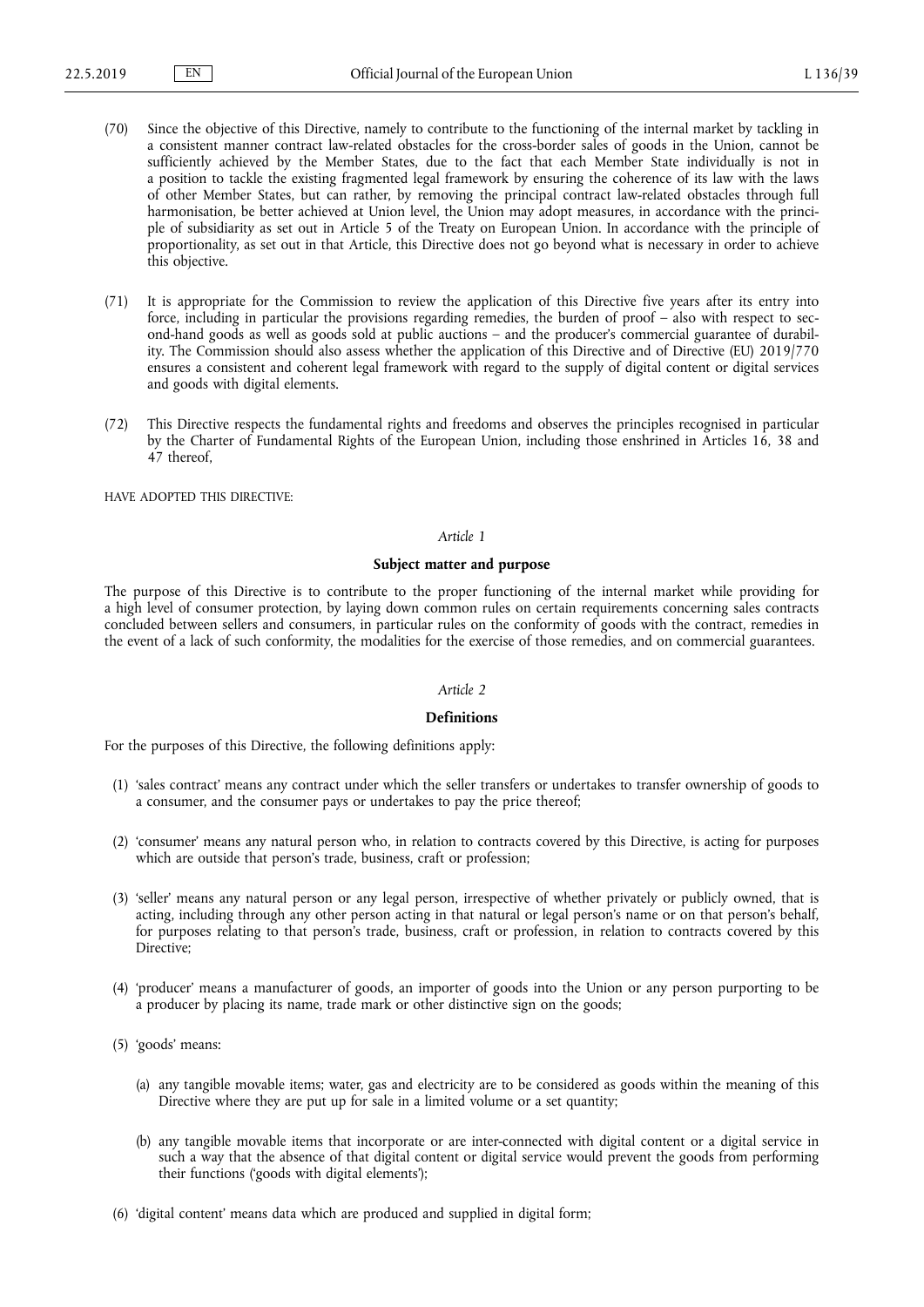- (7) 'digital service' means:
	- (a) a service that allows the consumer to create, process, store or access data in digital form; or
	- (b) a service that allows the sharing of or any other interaction with data in digital form uploaded or created by the consumer or other users of that service;
- (8) 'compatibility' means the ability of the goods to function with hardware or software with which goods of the same type are normally used, without the need to convert the goods, hardware or software;
- (9) 'functionality' means the ability of the goods to perform their functions having regard to their purpose;
- (10) 'interoperability' means the ability of the goods to function with hardware or software different from those with which goods of the same type are normally used;
- (11) 'durable medium' means any instrument which enables the consumer or the seller to store information addressed personally to that person in a way that is accessible for future reference, for a period of time adequate for the purposes of the information, and which allows the unchanged reproduction of the information stored;
- (12) 'commercial guarantee' means any undertaking by the seller or a producer (the guarantor) to the consumer, in addition to the seller's legal obligation relating to the guarantee of conformity, to reimburse the price paid or to replace, repair or service goods in any way if they do not meet the specifications or any other requirements not related to conformity set out in the guarantee statement or in the relevant advertising available at the time of, or before the conclusion of the contract;
- (13) 'durability' means the ability of the goods to maintain their required functions and performance through normal use;
- (14) 'free of charge' means free of the necessary costs incurred in order to bring the goods into conformity, particularly the cost of postage, carriage, labour or materials;
- (15) 'public auction' means a method of sale where goods or services are offered by the seller to consumers, who attend or are given the possibility to attend the auction in person, through a transparent, competitive bidding procedure run by an auctioneer and where the successful bidder is bound to purchase the goods or services.

#### **Scope**

1. This Directive shall apply to sales contracts between a consumer and a seller.

2. Contracts between a consumer and a seller for the supply of goods to be manufactured or produced shall also be deemed sales contracts for the purpose of this Directive.

3. This Directive shall not apply to contracts for the supply of digital content or digital services. It shall, however, apply to digital content or digital services which are incorporated in or inter-connected with goods in the meaning of point (5)(b) of Article 2, and are provided with the goods under the sales contract, irrespective of whether such digital content or digital service is supplied by the seller or by a third party. In the event of doubt as to whether the supply of incorporated or inter-connected digital content or an incorporated or inter-connected digital service forms part of the sales contract, the digital content or digital service shall be presumed to be covered by the sales contract.

- 4. This Directive shall not apply to:
- (a) any tangible medium which serves exclusively as a carrier for digital content; or
- (b) any goods sold by way of execution or otherwise by authority of law.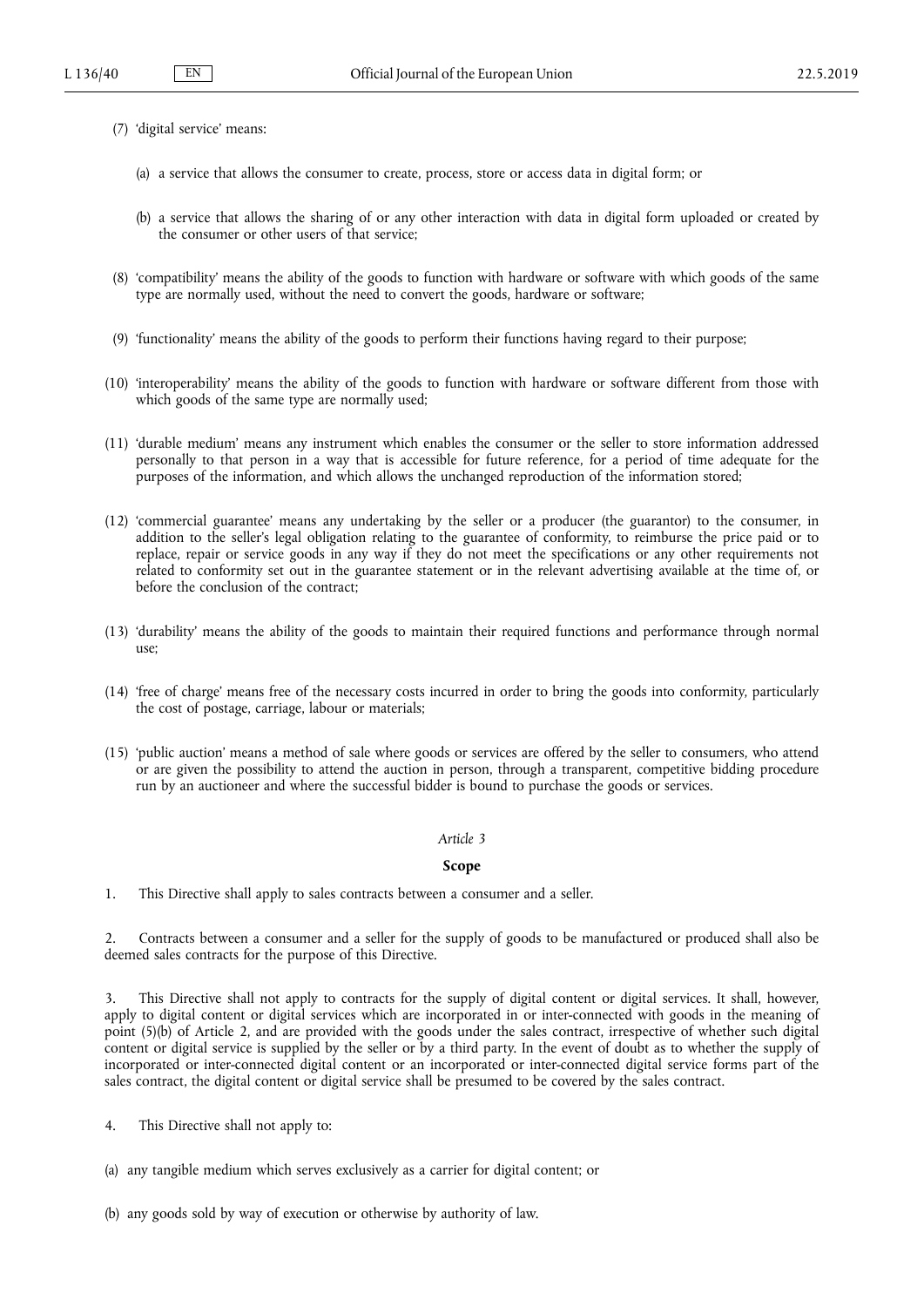5. Member States may exclude from the scope of this Directive contracts for the sale of:

- (a) second-hand goods sold at public auction; and
- (b) living animals.

In the case referred to in point (a), clear and comprehensive information that the rights deriving from this Directive do not apply shall be made easily available to consumers.

6. This Directive shall not affect the freedom of Member States to regulate aspects of general contract law, such as rules on the formation, validity, nullity or effects of contracts, including the consequences of the termination of a contract, in so far as they are not regulated in this Directive, or the right to damages.

This Directive shall not affect the freedom of Member States to allow consumers to choose a specific remedy, if the lack of conformity of the goods becomes apparent within a period after delivery, not exceeding 30 days. In addition, this Directive shall not affect national rules not specific to consumer contracts providing for specific remedies for certain types of defects that were not apparent at the time of conclusion of the sales contract.

### *Article 4*

### **Level of harmonisation**

Member States shall not maintain or introduce, in their national law, provisions diverging from those laid down in this Directive, including more, or less, stringent provisions to ensure a different level of consumer protection, unless otherwise provided for in this Directive.

### *Article 5*

## **Conformity of goods**

The seller shall deliver goods to the consumer that meet the requirements set out in Articles 6, 7 and 8, where applicable, without prejudice to Article 9.

# *Article 6*

### **Subjective requirements for conformity**

In order to conform with the sales contract, the goods shall, in particular, where applicable:

- (a) be of the description, type, quantity and quality, and possess the functionality, compatibility, interoperability and other features, as required by the sales contract;
- (b) be fit for any particular purpose for which the consumer requires them and which the consumer made known to the seller at the latest at the time of the conclusion of the sales contract, and in respect of which the seller has given acceptance;
- (c) be delivered with all accessories and instructions, including on installation, as stipulated by the sales contract; and
- (d) be supplied with updates as stipulated by the sales contract.

#### *Article 7*

### **Objective requirements for conformity**

- 1. In addition to complying with any subjective requirement for conformity, the goods shall:
- (a) be fit for the purposes for which goods of the same type would normally be used, taking into account, where applicable, any existing Union and national law, technical standards or, in the absence of such technical standards, applicable sector-specific industry codes of conduct;
- (b) where applicable, be of the quality and correspond to the description of a sample or model that the seller made available to the consumer before the conclusion of the contract;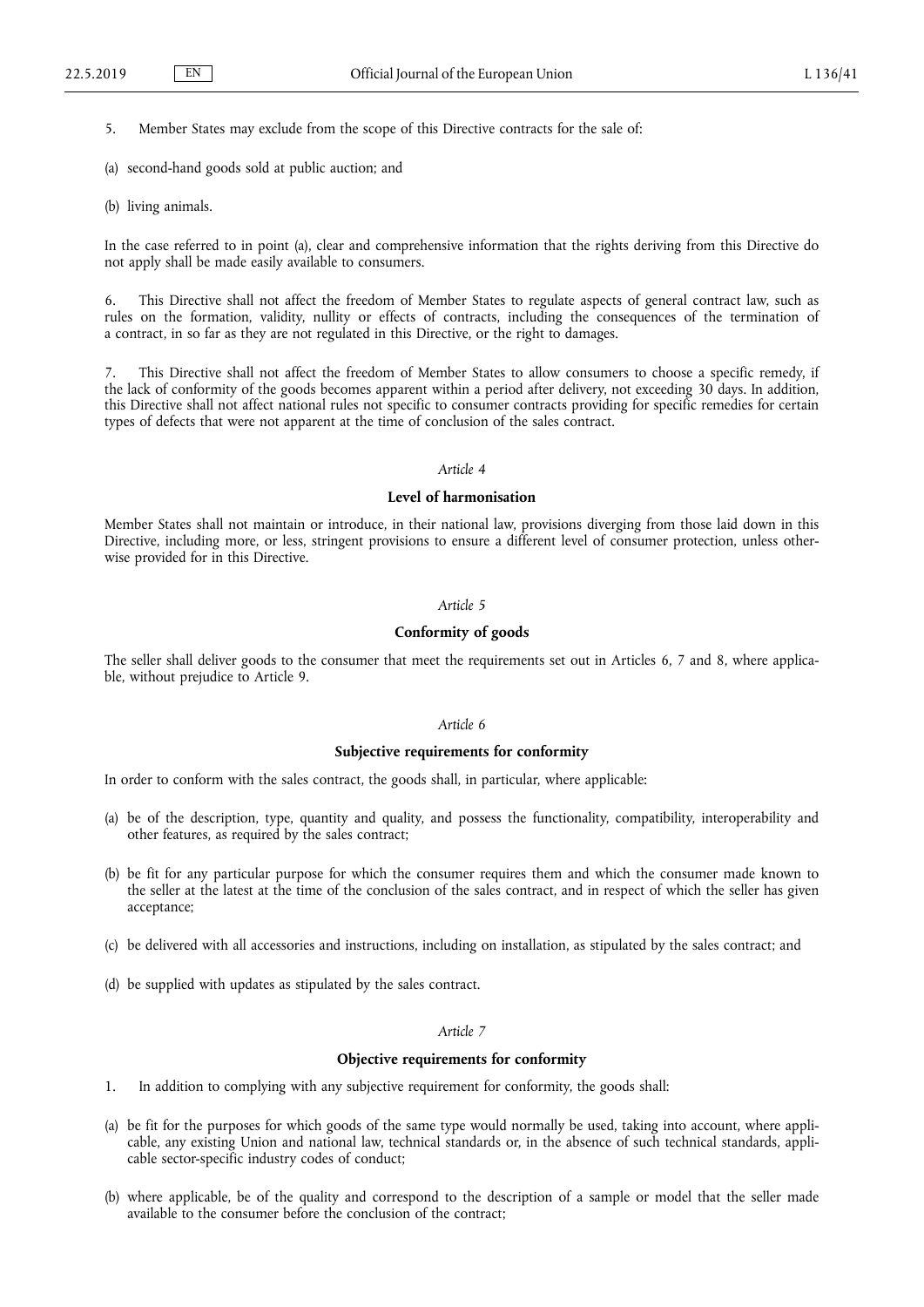- (c) where applicable, be delivered along with such accessories, including packaging, installation instructions or other instructions, as the consumer may reasonably expect to receive; and
- (d) be of the quantity and possess the qualities and other features, including in relation to durability, functionality, compatibility and security normal for goods of the same type and which the consumer may reasonably expect given the nature of the goods and taking into account any public statement made by or on behalf of the seller, or other persons in previous links of the chain of transactions, including the producer, particularly in advertising or on labelling.

2. The seller shall not be bound by public statements, as referred to in point (d) of paragraph 1 if the seller shows that:

- (a) the seller was not, and could not reasonably have been, aware of the public statement in question;
- (b) by the time of conclusion of the contract, the public statement had been corrected in the same way as, or in a way comparable to how, it had been made; or
- (c) the decision to buy the goods could not have been influenced by the public statement.

3. In the case of goods with digital elements, the seller shall ensure that the consumer is informed of and supplied with updates, including security updates, that are necessary to keep those goods in conformity, for the period of time:

- (a) that the consumer may reasonably expect given the type and purpose of the goods and the digital elements, and taking into account the circumstances and nature of the contract, where the sales contract provides for a single act of supply of the digital content or digital service; or
- (b) indicated in Article 10(2) or (5), as applicable, where the sales contract provides for a continuous supply of the digital content or digital service over a period of time.

4. Where the consumer fails to install within a reasonable time updates supplied in accordance with paragraph 3, the seller shall not be liable for any lack of conformity resulting solely from the lack of the relevant update, provided that:

- (a) the seller informed the consumer about the availability of the update and the consequences of the failure of the consumer to install it; and
- (b) the failure of the consumer to install or the incorrect installation by the consumer of the update was not due to shortcomings in the installation instructions provided to the consumer.

5. There shall be no lack of conformity within the meaning of paragraph 1 or 3 if, at the time of the conclusion of the sales contract, the consumer was specifically informed that a particular characteristic of the goods was deviating from the objective requirements for conformity laid down in paragraph 1 or 3 and the consumer expressly and separately accepted that deviation when concluding the sales contract.

#### *Article 8*

### **Incorrect installation of the goods**

Any lack of conformity resulting from the incorrect installation of the goods shall be regarded as lack of conformity of the goods, if:

- (a) the installation forms part of the sales contract and was carried out by the seller or under the seller's responsibility; or
- (b) the installation, intended to be carried out by the consumer, was done by the consumer and the incorrect installation was due to shortcomings in the installation instructions provided by the seller or, in the case of goods with digital elements, provided by the seller or by the supplier of the digital content or digital service.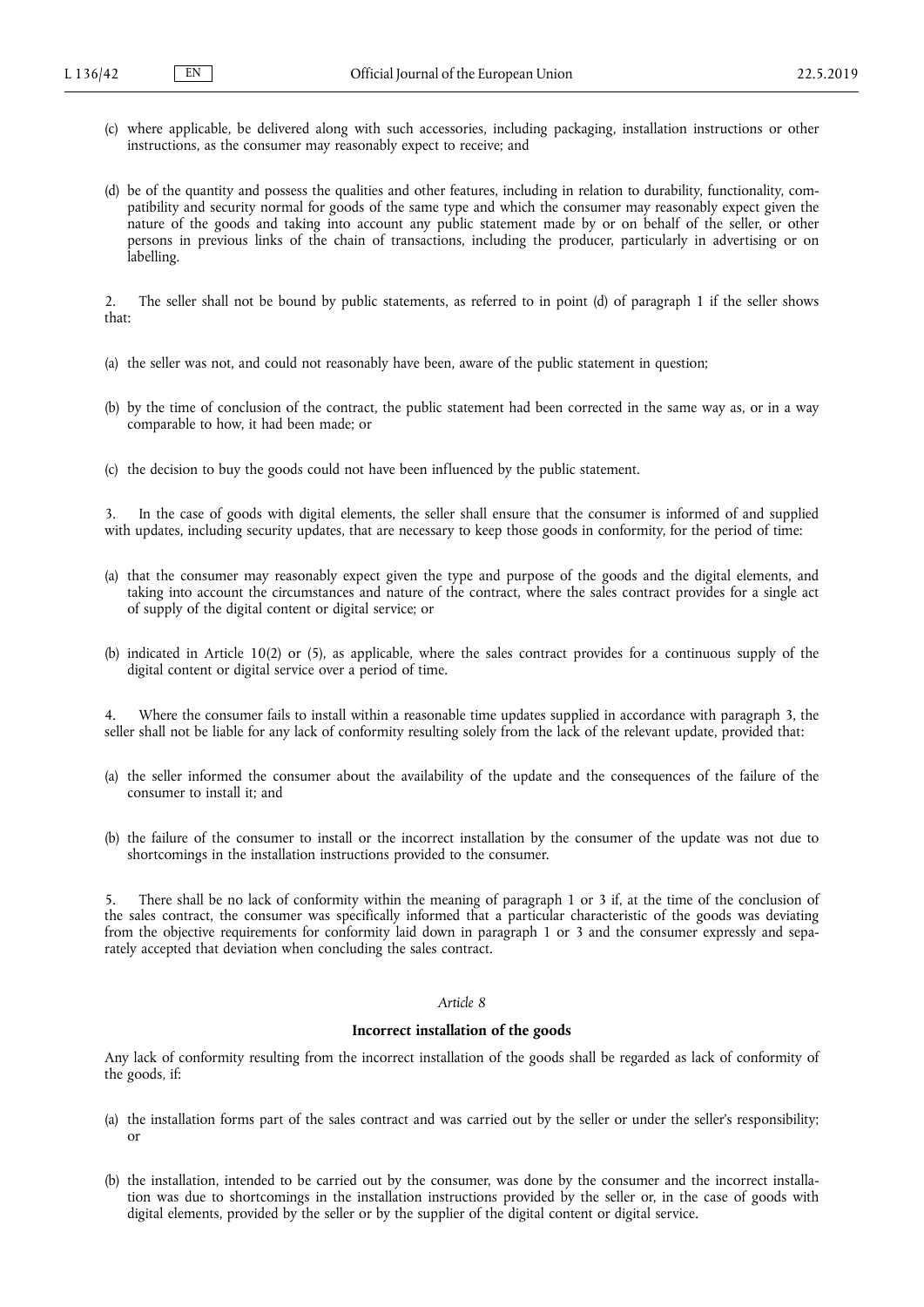### **Third-party rights**

Where a restriction resulting from a violation of any right of a third party, in particular intellectual property rights, prevents or limits the use of the goods in accordance with Articles 6 and 7, Member States shall ensure that the consumer is entitled to the remedies for lack of conformity provided for in Article 13, unless national law provides for the nullity or rescission of the sales contract in such cases.

# *Article 10*

### **Liability of the seller**

1. The seller shall be liable to the consumer for any lack of conformity which exists at the time when the goods were delivered and which becomes apparent within two years of that time. Without prejudice to Article 7(3), this paragraph shall also apply to goods with digital elements.

2. In the case of goods with digital elements, where the sales contract provides for a continuous supply of the digital content or digital service over a period of time, the seller shall also be liable for any lack of conformity of the digital content or digital service that occurs or becomes apparent within two years of the time when the goods with digital elements were delivered. Where the contract provides for a continuous supply for more than two years, the seller shall be liable for any lack of conformity of the digital content or digital service that occurs or becomes apparent within the period of time during which the digital content or digital service is to be supplied under the sales contract.

3. Member States may maintain or introduce longer time limits than those referred to in paragraphs 1 and 2.

4. If, under national law, the remedies provided for in Article 13 are also subject to a limitation period, Member States shall ensure that such limitation period allows the consumer to exercise the remedies laid down in Article 13 for any lack of conformity for which the seller is liable pursuant to paragraphs 1 and 2 of this Article, and which becomes apparent within the period of time referred to in those paragraphs.

5. Notwithstanding paragraphs 1 and 2 of this Article, Member States may maintain or introduce only a limitation period for the remedies provided for in Article 13. Member States shall ensure that such limitation period allows the consumer to exercise the remedies laid down in Article 13 for any lack of conformity for which the seller is liable pursuant to paragraphs 1 and 2 of this Article, and which becomes apparent during the period of time referred to in those paragraphs.

6. Member States may provide that, in the case of second-hand goods, the seller and the consumer can agree to contractual terms or agreements with a shorter liability or limitation period than those referred to in paragraphs 1, 2 and 5, provided that such shorter periods shall not be less than one year.

# *Article 11*

# **Burden of proof**

1. Any lack of conformity which becomes apparent within one year of the time when the goods were delivered shall be presumed to have existed at the time when the goods were delivered, unless proved otherwise or unless this presumption is incompatible with the nature of the goods or with the nature of the lack of conformity. This paragraph shall also apply to goods with digital elements.

2. Instead of the one-year period laid down in paragraph 1, Member States may maintain or introduce a period of two years from the time when the goods were delivered.

3. In the case of goods with digital elements where the sales contract provides for the continuous supply of the digital content or digital service over a period of time, the burden of proof with regard to whether the digital content or digital service was in conformity within the period of time referred to in Article 10(2) shall be on the seller for a lack of conformity which becomes apparent within the period of time referred to in that Article.

### *Article 12*

#### **Obligation to notify**

Member States may maintain or introduce provisions stipulating that, in order to benefit from the consumer's rights, the consumer has to inform the seller of a lack of conformity within a period of at least 2 months of the date on which the consumer detected such lack of conformity.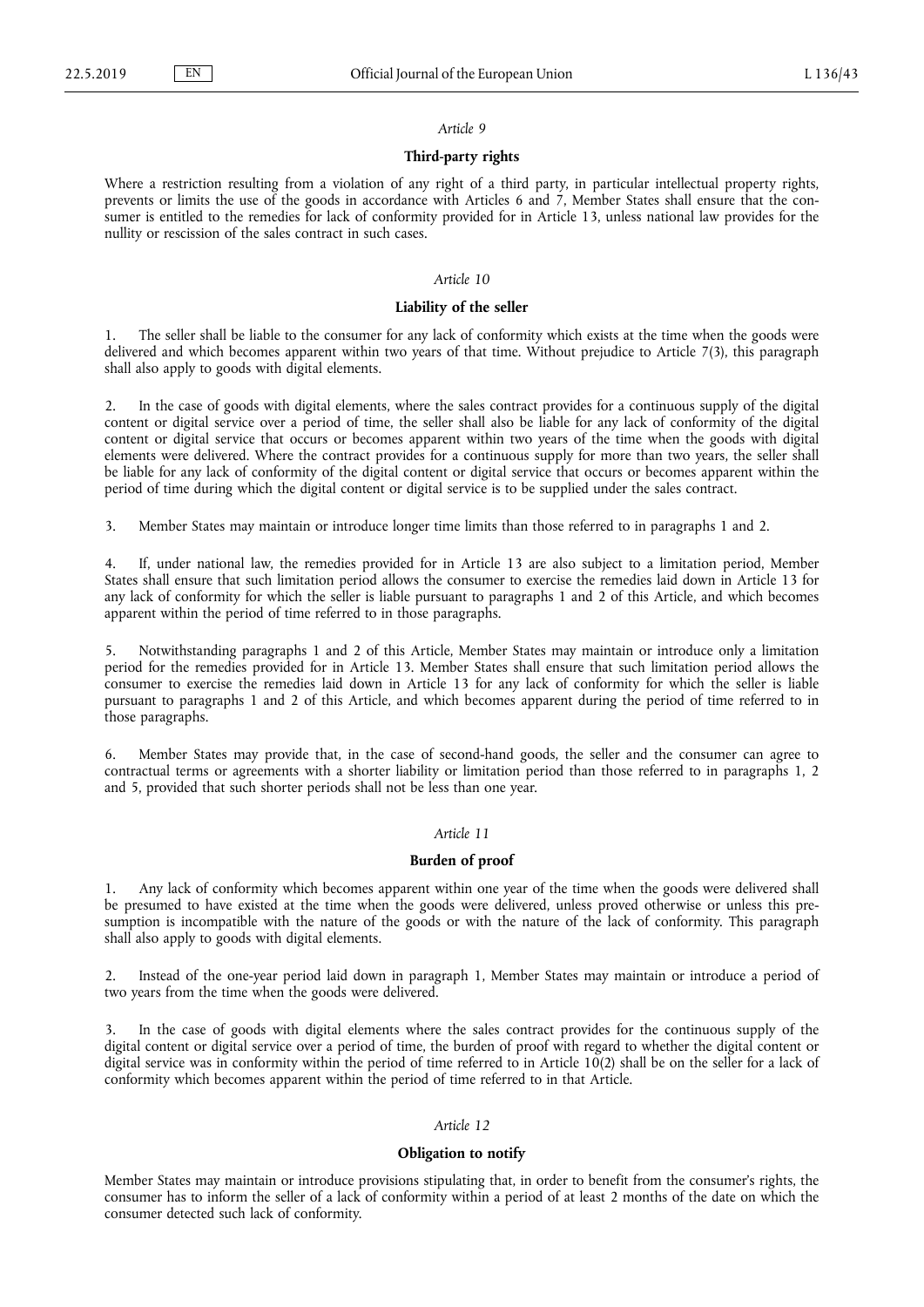#### **Remedies for lack of conformity**

1. In the event of a lack of conformity, the consumer shall be entitled to have the goods brought into conformity or to receive a proportionate reduction in the price, or to terminate the contract, under the conditions set out in this Article.

2. In order to have the goods brought into conformity, the consumer may choose between repair and replacement, unless the remedy chosen would be impossible or, compared to the other remedy, would impose costs on the seller that would be disproportionate, taking into account all circumstances, including:

- (a) the value the goods would have if there were no lack of conformity;
- (b) the significance of the lack of conformity; and
- (c) whether the alternative remedy could be provided without significant inconvenience to the consumer.

3. The seller may refuse to bring the goods into conformity if repair and replacement are impossible or would impose costs on the seller that would be disproportionate, taking into account all circumstances including those mentioned in points (a) and (b) of paragraph 2.

4. The consumer shall be entitled to either a proportionate reduction of the price in accordance with Article 15 or the termination of the sales contract in accordance with Article 16 in any of the following cases:

- (a) the seller has not completed repair or replacement or, where applicable, has not completed repair or replacement in accordance with Article 14(2) and (3), or the seller has refused to bring the goods into conformity in accordance with paragraph 3 of this Article;
- (b) a lack of conformity appears despite the seller having attempted to bring the goods into conformity;
- (c) the lack of conformity is of such a serious nature as to justify an immediate price reduction or termination of the sales contract; or
- (d) the seller has declared, or it is clear from the circumstances, that the seller will not bring the goods into conformity within a reasonable time, or without significant inconvenience for the consumer.

The consumer shall not be entitled to terminate the contract if the lack of conformity is only minor. The burden of proof with regard to whether the lack of conformity is minor shall be on the seller.

6. The consumer shall have the right to withhold payment of any outstanding part of the price or a part thereof until the seller has fulfilled the seller's obligations under this Directive. Member States may determine the conditions and modalities for the consumer to exercise the right to withhold the payment.

Member States may regulate whether and to what extent a contribution of the consumer to the lack of conformity affects the consumer's right to remedies.

#### *Article 14*

### **Repair or replacement of the goods**

- 1. Repairs or replacements shall be carried out:
- (a) free of charge;
- (b) within a reasonable period of time from the moment the seller has been informed by the consumer about the lack of conformity; and
- (c) without any significant inconvenience to the consumer, taking into account the nature of the goods and the purpose for which the consumer required the goods.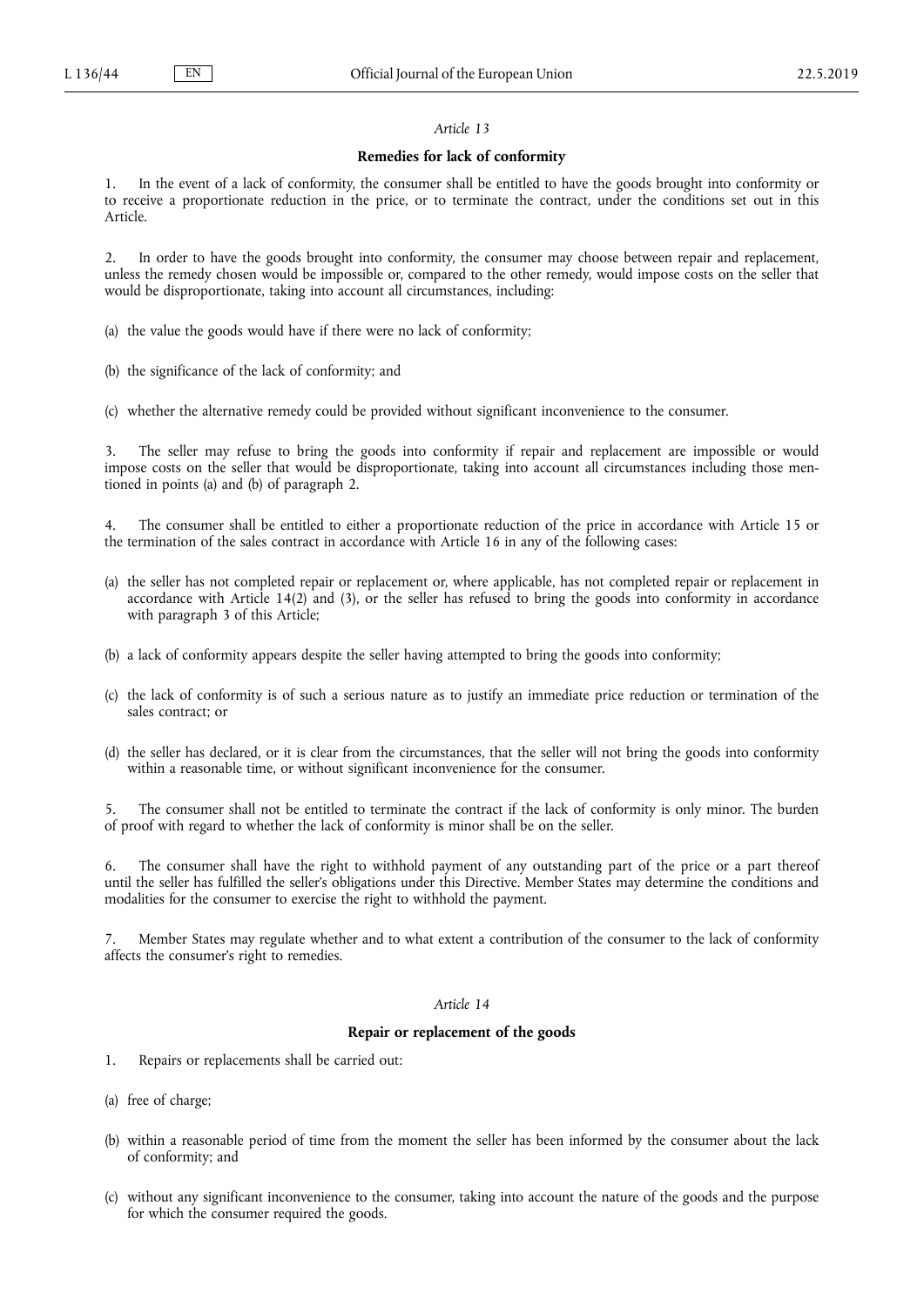2. Where the lack of conformity is to be remedied by repair or replacement of the goods, the consumer shall make the goods available to the seller. The seller shall take back the replaced goods at the seller's expense.

3. Where a repair requires the removal of goods that had been installed in a manner consistent with their nature and purpose before the lack of conformity became apparent, or where such goods are to be replaced, the obligation to repair or replace the goods shall include the removal of the non-conforming goods, and the installation of replacement goods or repaired goods, or bearing the costs of that removal and installation.

The consumer shall not be liable to pay for normal use made of the replaced goods during the period prior to their replacement.

#### *Article 15*

#### **Price reduction**

The reduction of price shall be proportionate to the decrease in the value of the goods which were received by the consumer compared to the value the goods would have if they were in conformity.

# *Article 16*

### **Termination of the sales contract**

1. The consumer shall exercise the right to terminate the sales contract by means of a statement to the seller expressing the decision to terminate the sales contract.

2. Where the lack of conformity relates to only some of the goods delivered under the sales contract and there is a ground for termination of the sales contract pursuant to Article 13, the consumer may terminate the sales contract only in relation to those goods, and in relation to any other goods which the consumer acquired together with the nonconforming goods if the consumer cannot reasonably be expected to accept to keep only the conforming goods.

3. Where the consumer terminates a sales contract as a whole or, in accordance with paragraph 2, in relation to some of the goods delivered under the sales contract:

(a) the consumer shall return to the seller, at the seller's expense, the goods; and

(b) the seller shall reimburse to the consumer the price paid for the goods upon receipt of the goods or of evidence provided by the consumer of having sent back the goods.

For the purposes of this paragraph, Member States may determine the modalities for return and reimbursement.

# *Article 17*

#### **Commercial guarantees**

1. Any commercial guarantee shall be binding on the guarantor under the conditions laid down in the commercial guarantee statement and associated advertising available at the time, or before the conclusion, of the contract. Under the conditions laid down in this Article and without prejudice to any other applicable provisions of Union or national law, where a producer offers to the consumer a commercial guarantee of durability for certain goods for a certain period of time, the producer shall be liable directly to the consumer, during the entire period of the commercial guarantee of durability for repair or replacement of the goods in accordance with Article 14. The producer may offer to the consumer more favourable conditions in the commercial guarantee of durability statement.

If the conditions laid out in the commercial guarantee statement are less advantageous to the consumer than those laid down in the associated advertising, the commercial guarantee shall be binding under the conditions laid down in the advertising relating to the commercial guarantee, unless, before the conclusion of the contract, the associated advertising was corrected in the same way or in a comparable way to that in which it was made.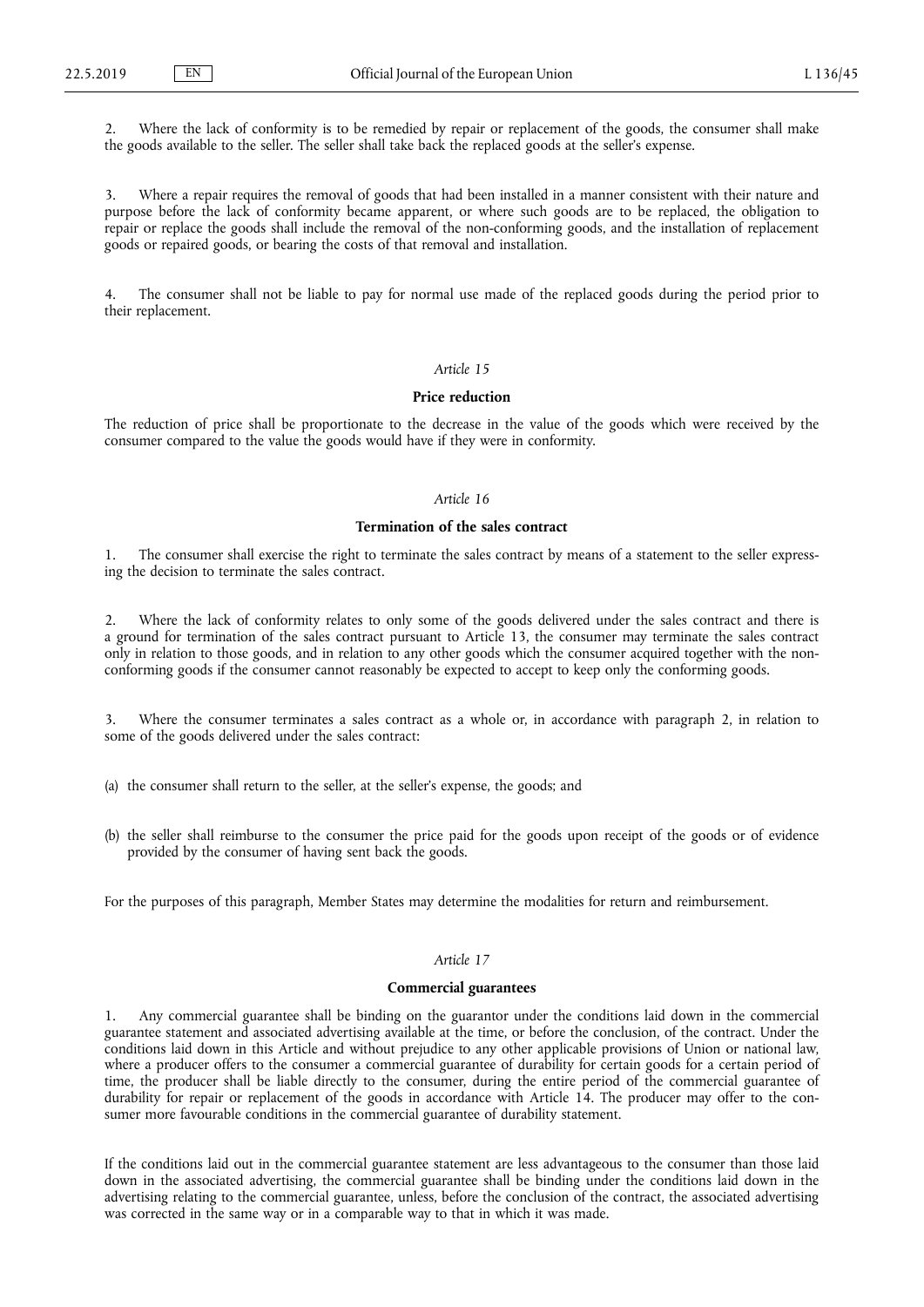2. The commercial guarantee statement shall be provided to the consumer on a durable medium at the latest at the time of the delivery of the goods. The commercial guarantee statement shall be expressed in plain, intelligible language. It shall include the following:

- (a) a clear statement that the consumer is entitled by law to remedies from the seller free of charge in the event of a lack of conformity of the goods and that those remedies are not affected by the commercial guarantee;
- (b) the name and address of the guarantor;
- (c) the procedure to be followed by the consumer to obtain the implementation of the commercial guarantee;
- (d) the designation of the goods to which the commercial guarantee applies; and
- (e) the terms of the commercial guarantee.

3. Non-compliance with paragraph 2 shall not affect the binding nature of the commercial guarantee for the guarantor.

4. Member States may lay down rules on other aspects concerning commercial guarantees which are not regulated in this Article, including rules on the language or languages in which the commercial guarantee statement is to be made available to the consumer.

# *Article 18*

#### **Right of redress**

Where the seller is liable to the consumer because of a lack of conformity resulting from an act or omission, including omitting to provide updates to goods with digital elements in accordance with Article 7(3), by a person in previous links of the chain of transactions, the seller shall be entitled to pursue remedies against the person or persons liable in the chain of transactions. The person against whom the seller may pursue remedies and the relevant actions and conditions of exercise, shall be determined by national law.

## *Article 19*

# **Enforcement**

1. Member States shall ensure that adequate and effective means exist to ensure compliance with this Directive.

2. The means referred to in paragraph 1 shall include provisions whereby one or more of the following bodies, as determined by national law, may take action under national law before the courts or before the competent administrative bodies to ensure that the national provisions transposing this Directive are applied:

(a) public bodies or their representatives;

(b) consumer organisations having a legitimate interest in protecting consumers;

(c) professional organisations having a legitimate interest in acting.

# *Article 20*

### **Consumer information**

Member States shall take appropriate measures to ensure that information on the rights of consumers under this Directive, and on the means to enforce those rights, are available to consumers.

#### *Article 21*

#### **Mandatory nature**

Unless otherwise provided for in this Directive, any contractual agreement which, to the detriment of the consumer, excludes the application of national measures transposing this Directive, derogates from them, or varies their effect, before the lack of conformity of the goods is brought to the seller's attention by the consumer, shall not be binding on the consumer.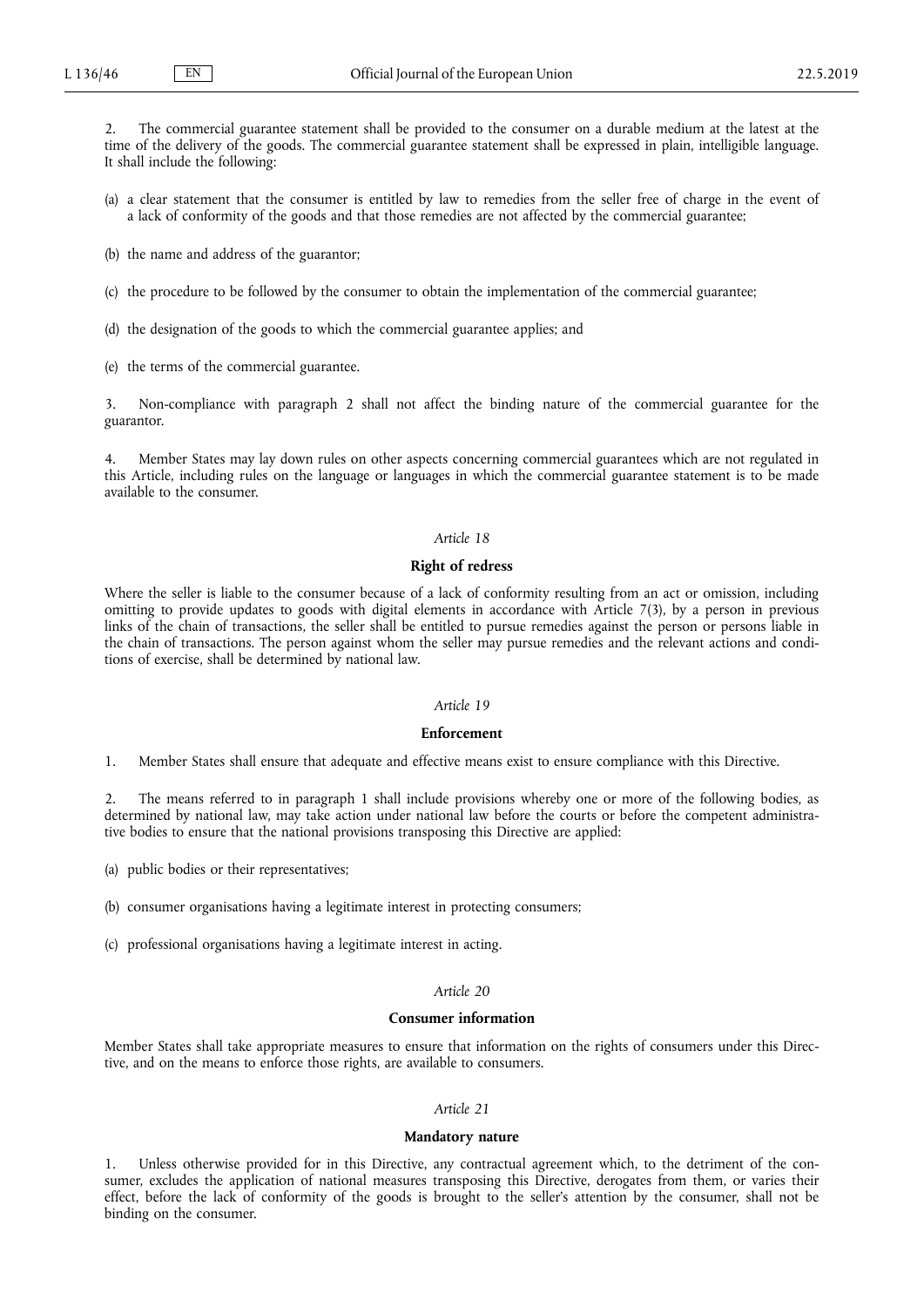2. This Directive shall not prevent the seller from offering to the consumer contractual arrangements that go beyond the protection provided for in this Directive.

# *Article 22*

# **Amendments to Regulation (EU) 2017/2394 and Directive 2009/22/EC**

- (1) In the Annex to Regulation (EU) 2017/2394, point 3 is replaced by the following:
	- '3. Directive (EU) 2019/771 of the European Parliament and of the Council of 20 May 2019 on certain aspects concerning contracts for the sale of goods, amending Regulation (EU) 2017/2394 and Directive 2009/22/EC and repealing Directive 1999/44/EC (OJ L 136, 22.5.2019, p. 28).';
- (2) In Annex I to Directive 2009/22/EC, point 7 is replaced by the following:
	- '7. Directive (EU) 2019/771 of the European Parliament and of the Council of 20 May 2019 on certain aspects concerning contracts for the sale of goods, amending Regulation (EU) 2017/2394 and Directive 2009/22/EC and repealing Directive 1999/44/EC (OJ L 136, 22.5.2019, p. 28).'.

*Article 23*

## **Repeal of Directive 1999/44/EC**

Directive 1999/44/EC is repealed with effect from 1 January 2022.

References to the repealed Directive shall be construed as references to this Directive and shall be read in accordance with the correlation table set out in Annex.

# *Article 24*

### **Transposition**

1. By 1 July 2021 Member States shall adopt and publish the measures necessary to comply with this Directive. They shall immediately inform the Commission thereof.

They shall apply those measures from 1 January 2022.

When Member States adopt those measures, they shall contain a reference to this Directive or be accompanied by such a reference on the occasion of their official publication. The methods of making such reference shall be laid down by Member States.

Member States shall communicate to the Commission the text of the measures of national law which they adopt in the field covered by this Directive.

2. The provisions of this Directive shall not apply to contracts concluded before 1 January 2022.

### *Article 25*

#### **Review**

The Commission shall, not later than 12 June 2024, review the application of this Directive, including its provisions on remedies and burden of proof — also with respect to second-hand goods as well as goods sold at public auctions and the producer's commercial guarantee of durability, and submit a report to the European Parliament, to the Council and to the European Economic and Social Committee. The report shall assess in particular whether the application of this Directive and Directive (EU) 2019/770 ensures a consistent and coherent framework for the proper functioning of the internal market with regard to the supply of digital content, digital services and goods with digital elements in line with principles governing Union policies. The report shall be accompanied, where appropriate, by legislative proposals.

## *Article 26*

# **Entry into force**

This Directive shall enter into force on the twentieth day following that of its publication in the *Official Journal of the European Union*.

However, Article 22 shall apply from 1 January 2022.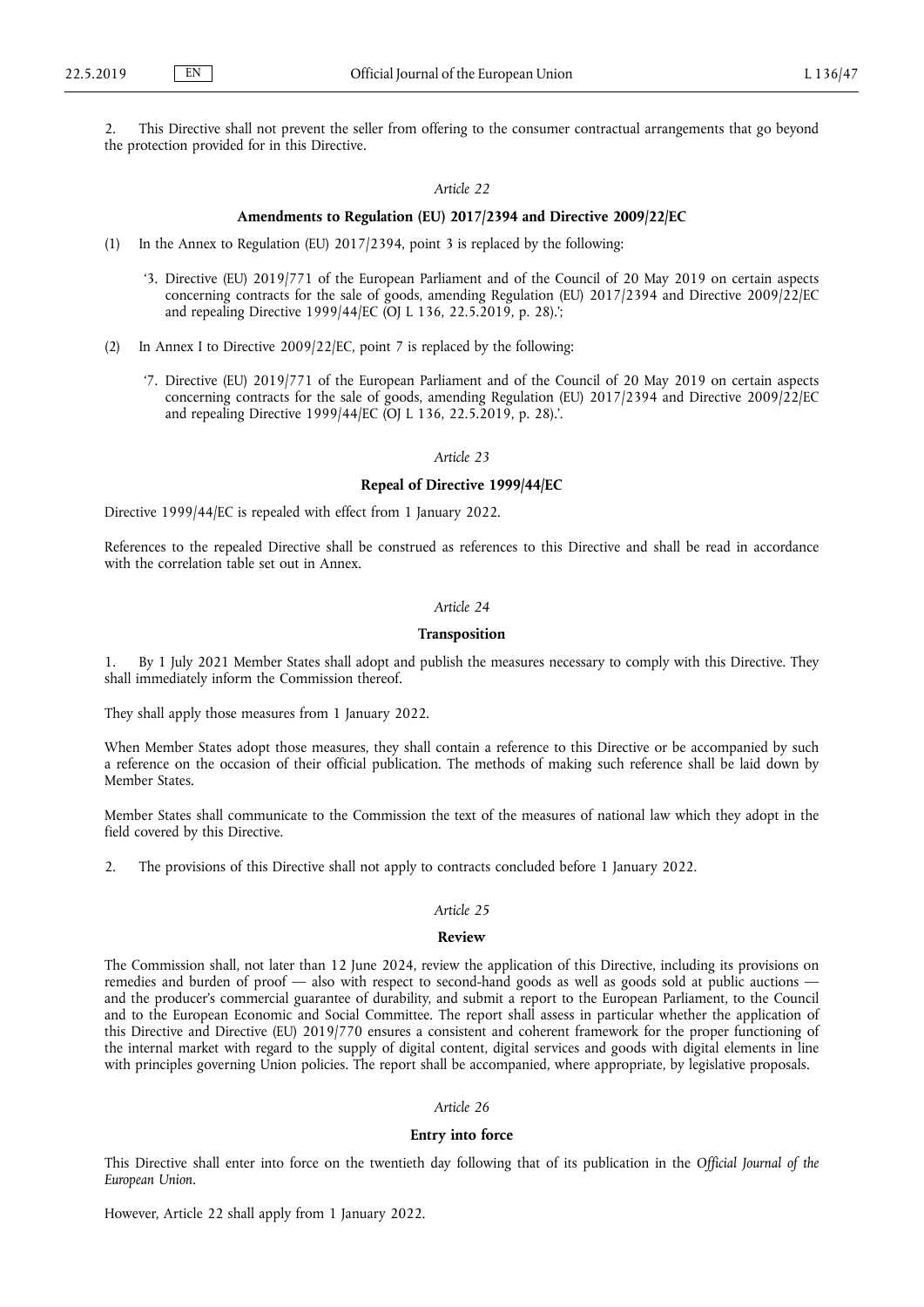# **Addressees**

This Directive is addressed to the Member States.

Done at Brussels, 20 May 2019.

*For the European Parliament The President* A. TAJANI

*For the Council The President* G. CIAMBA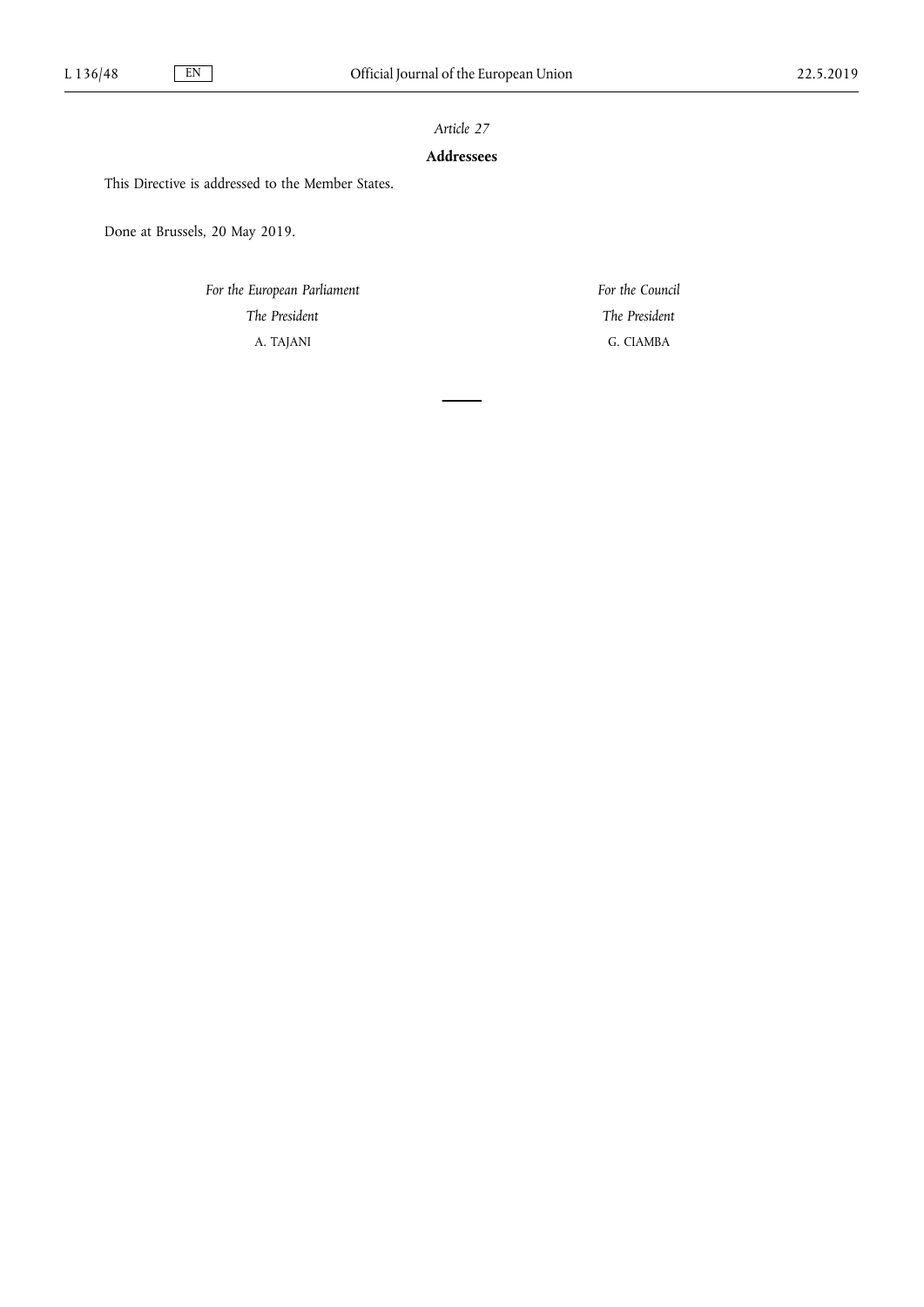# *ANNEX*

# **CORRELATION TABLE**

| Directive 1999/44/EC                         | This Directive                                |
|----------------------------------------------|-----------------------------------------------|
| Article $1(1)$                               | Article 1                                     |
| Article $1(2)(a)$                            | Article 2, point (2)                          |
| Article $1(2)(b)$ , first indent             | Article $3(4)(b)$                             |
| Article $1(2)(b)$ , second and third indents | Article 2, point (5)(a)                       |
| Article $1(2)(c)$                            | Article 2, point (3)                          |
| Article $1(2)(d)$                            | Article 2, point (4)                          |
| Article $1(2)(e)$                            | Article 2, point (12)                         |
| Article $1(3)$                               | Article 2, point $(15)$ and Article $3(5)(a)$ |
| Article 1(4)                                 | Article 3(2)                                  |
| Article 2(1)                                 | Article 5                                     |
| Article $2(2)(a)$                            | Article 6, point (a) and Article $7(1)(b)$    |
| Article $2(2)(b)$                            | Article 6, point (b)                          |
| Article $2(2)(c)$                            | Article $7(1)(a)$                             |
| Article $2(2)(d)$                            | Article $7(1)(d)$                             |
| Article 2(3)                                 | Article 7(5)                                  |
| Article 2(4)                                 | Article 7(2)                                  |
| Article 2(5)                                 | Article 8                                     |
| Article 3(1)                                 | Article $10(1)$                               |
| Article 3(2)                                 | Article 13(1)                                 |
| Article 3(3), first subparagraph             | Article $13(2)$ and Article $14(1)(a)$        |
| Article 3(3), second subparagraph            | Article 13(2)                                 |
| Article 3(3), third subparagraph             | Article $14(1)(b)$ and (c)                    |
| Article 3(4)                                 | Article 2, point (14)                         |
| Article 3(5)                                 | Article 13(4)                                 |
| Article 3(6)                                 | Article 13(5)                                 |
| Article 4                                    | Article 18                                    |
| Article 5(1)                                 | Article 10(1), (2), (3), (4) and (5)          |
| Article 5(2)                                 | Article 12                                    |
| Article 5(3)                                 | Article 11                                    |
| Article 6(1)                                 | Article $17(1)$                               |